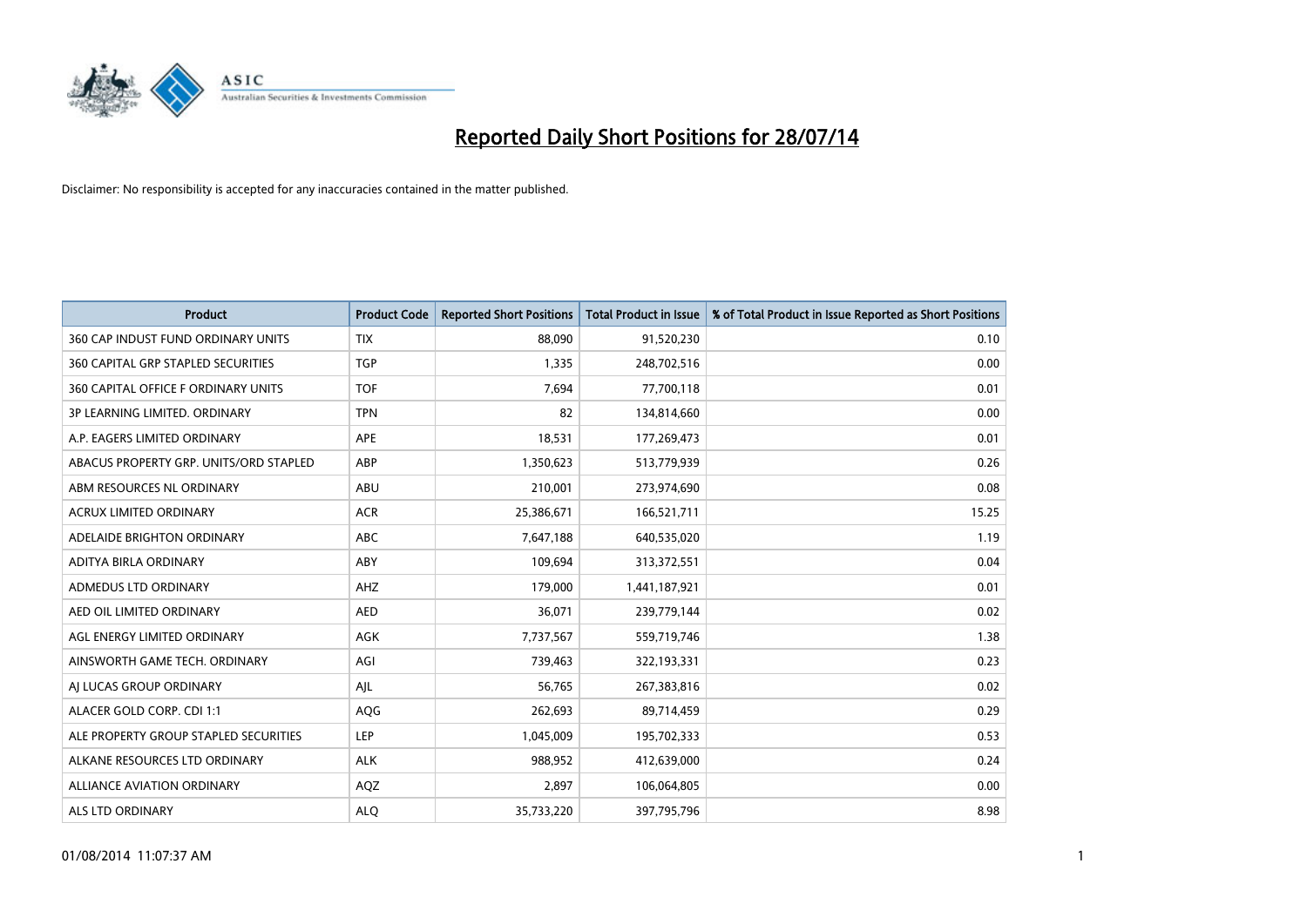

| <b>Product</b>                          | <b>Product Code</b> | <b>Reported Short Positions</b> | <b>Total Product in Issue</b> | % of Total Product in Issue Reported as Short Positions |
|-----------------------------------------|---------------------|---------------------------------|-------------------------------|---------------------------------------------------------|
| ALTIUM LIMITED ORDINARY                 | <b>ALU</b>          | 60,352                          | 113,272,762                   | 0.05                                                    |
| ALTONA MINING LTD ORDINARY              | <b>AOH</b>          | 114,245                         | 532,579,704                   | 0.02                                                    |
| ALUMINA LIMITED ORDINARY                | <b>AWC</b>          | 89,906,393                      | 2,806,225,615                 | 3.20                                                    |
| AMALGAMATED HOLDINGS ORDINARY           | AHD                 | 142,919                         | 157,864,530                   | 0.09                                                    |
| AMCOM TELECOMM, ORDINARY                | AMM                 | 2,171,326                       | 264,835,089                   | 0.82                                                    |
| AMCOR LIMITED ORDINARY                  | AMC                 | 5,108,714                       | 1,206,684,923                 | 0.42                                                    |
| AMP CAPITAL CHINA ORDINARY UNITS        | <b>AGF</b>          | 10,984,000                      | 374,593,484                   | 2.93                                                    |
| AMP LIMITED ORDINARY                    | AMP                 | 26,493,560                      | 2,957,737,964                 | 0.90                                                    |
| ANSELL LIMITED ORDINARY                 | <b>ANN</b>          | 6,179,947                       | 152,937,881                   | 4.04                                                    |
| ANTARES ENERGY LTD ORDINARY             | <b>AZZ</b>          | 129,464                         | 255,000,000                   | 0.05                                                    |
| ANZ BANKING GRP LTD ORDINARY            | ANZ                 | 8,908,494                       | 2,756,583,456                 | 0.32                                                    |
| APA GROUP STAPLED SECURITIES            | APA                 | 15,193,347                      | 835,750,807                   | 1.82                                                    |
| APN NEWS & MEDIA ORDINARY               | <b>APN</b>          | 1,737,763                       | 1,029,041,356                 | 0.17                                                    |
| AQUARIUS PLATINUM. ORDINARY             | <b>AOP</b>          | 1,153,780                       | 1,464,310,359                 | 0.08                                                    |
| AQUILA RESOURCES ORDINARY               | <b>AQA</b>          | 600,322                         | 411,804,442                   | 0.15                                                    |
| ARB CORPORATION ORDINARY                | ARP                 | 1,537,766                       | 72,493,302                    | 2.12                                                    |
| ARDENT LEISURE GROUP STAPLED SECURITIES | AAD                 | 4,615,494                       | 405,055,708                   | 1.14                                                    |
| ARISTOCRAT LEISURE ORDINARY             | ALL                 | 4,184,989                       | 622,710,823                   | 0.67                                                    |
| ARRIUM LTD ORDINARY                     | ARI                 | 39,467,882                      | 1,366,183,142                 | 2.89                                                    |
| ASALEO CARE LIMITED ORDINARY            | AHY                 | 3,552,220                       | 603,059,070                   | 0.59                                                    |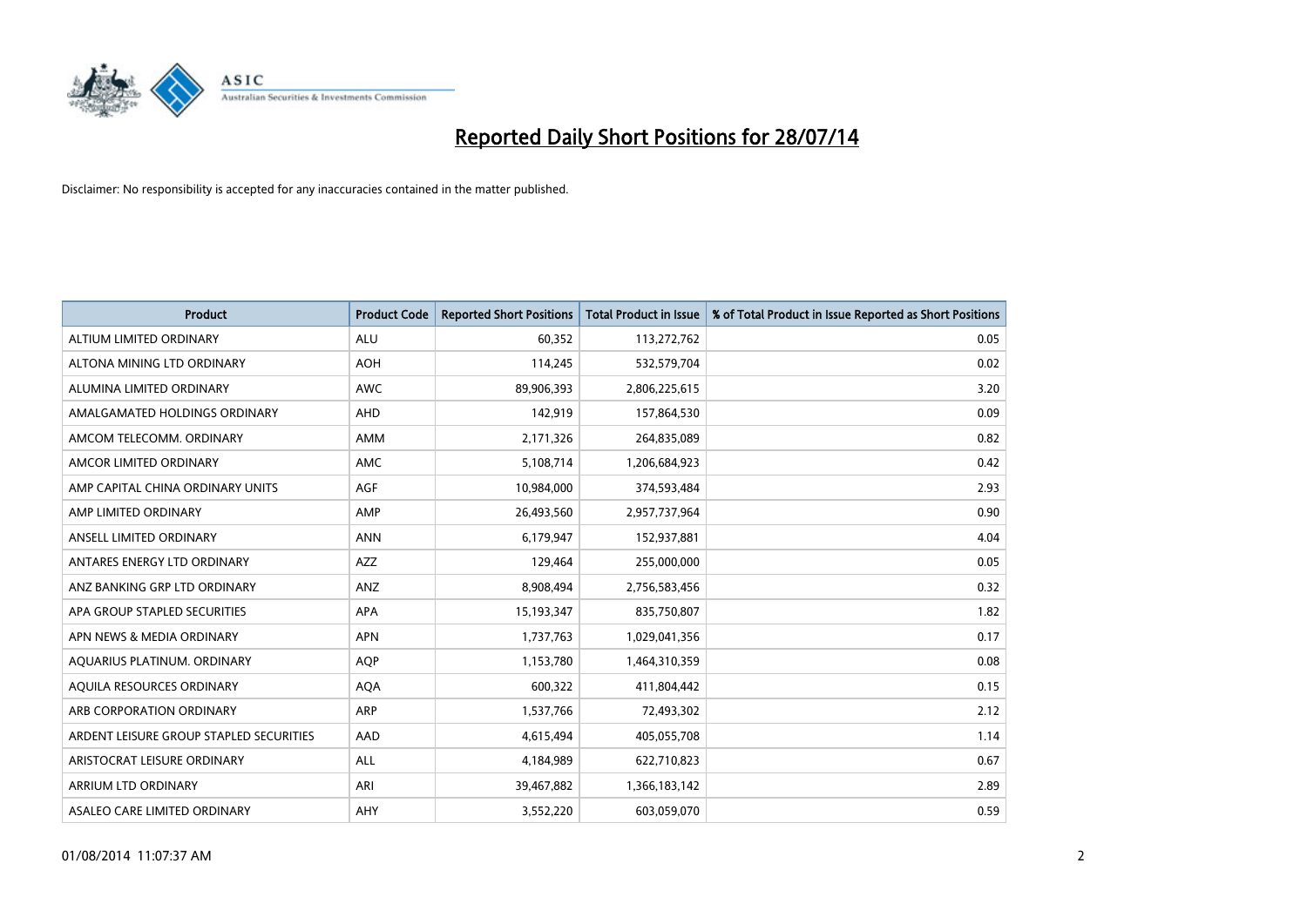

| <b>Product</b>                            | <b>Product Code</b> | <b>Reported Short Positions</b> | <b>Total Product in Issue</b> | % of Total Product in Issue Reported as Short Positions |
|-------------------------------------------|---------------------|---------------------------------|-------------------------------|---------------------------------------------------------|
| ASCIANO LIMITED ORDINARY                  | <b>AIO</b>          | 6,581,474                       | 975,385,664                   | 0.67                                                    |
| ASG GROUP LIMITED ORDINARY                | ASZ                 | 543,824                         | 206,720,839                   | 0.26                                                    |
| ASPEN GROUP ORD/UNITS STAPLED             | APZ                 | 56,904                          | 119,948,774                   | 0.05                                                    |
| ASTRO JAP PROP GROUP STAPLED US PROHIBIT. | AJA                 | 25,678                          | 67,211,752                    | 0.04                                                    |
| <b>ASX LIMITED ORDINARY</b>               | ASX                 | 4,872,461                       | 193,595,162                   | 2.52                                                    |
| ATLAS IRON LIMITED ORDINARY               | <b>AGO</b>          | 134,612,512                     | 915,496,158                   | 14.70                                                   |
| ATRUM COAL NL ORDINARY                    | ATU                 | 188,860                         | 76,305,842                    | 0.25                                                    |
| AURIZON HOLDINGS LTD ORDINARY             | AZJ                 | 4,761,469                       | 2,137,284,503                 | 0.22                                                    |
| <b>AURORA OIL &amp; GAS ORDINARY</b>      | <b>AUT</b>          | 15,477                          | 448,785,778                   | 0.00                                                    |
| AUSDRILL LIMITED ORDINARY                 | <b>ASL</b>          | 21,854,957                      | 312,277,224                   | 7.00                                                    |
| AUSENCO LIMITED ORDINARY                  | AAX                 | 2,457,278                       | 168,449,799                   | 1.46                                                    |
| AUSTAL LIMITED ORDINARY                   | ASB                 | 128,117                         | 346,379,377                   | 0.04                                                    |
| AUSTBROKERS HOLDINGS ORDINARY             | <b>AUB</b>          | 379,060                         | 59,955,596                    | 0.63                                                    |
| AUSTIN ENGINEERING ORDINARY               | ANG                 | 1,328,491                       | 84,274,004                    | 1.58                                                    |
| AUSTRALAND PROPERTY STAPLED SECURITY      | <b>ALZ</b>          | 113,937                         | 578,984,528                   | 0.02                                                    |
| AUSTRALIAN AGRICULT, ORDINARY             | AAC                 | 3,336,630                       | 532,474,721                   | 0.63                                                    |
| AUSTRALIAN FOUNDAT. ORDINARY              | AFI                 | 100                             | 1,049,055,166                 | 0.00                                                    |
| AUSTRALIAN INFR LTD ORDINARY              | <b>AIX</b>          | 14,364                          | 620,733,944                   | 0.00                                                    |
| AUSTRALIAN PHARM, ORDINARY                | API                 | 10,802,945                      | 488,115,883                   | 2.21                                                    |
| AUTOMOTIVE HOLDINGS ORDINARY              | AHE                 | 1,143,638                       | 306,437,941                   | 0.37                                                    |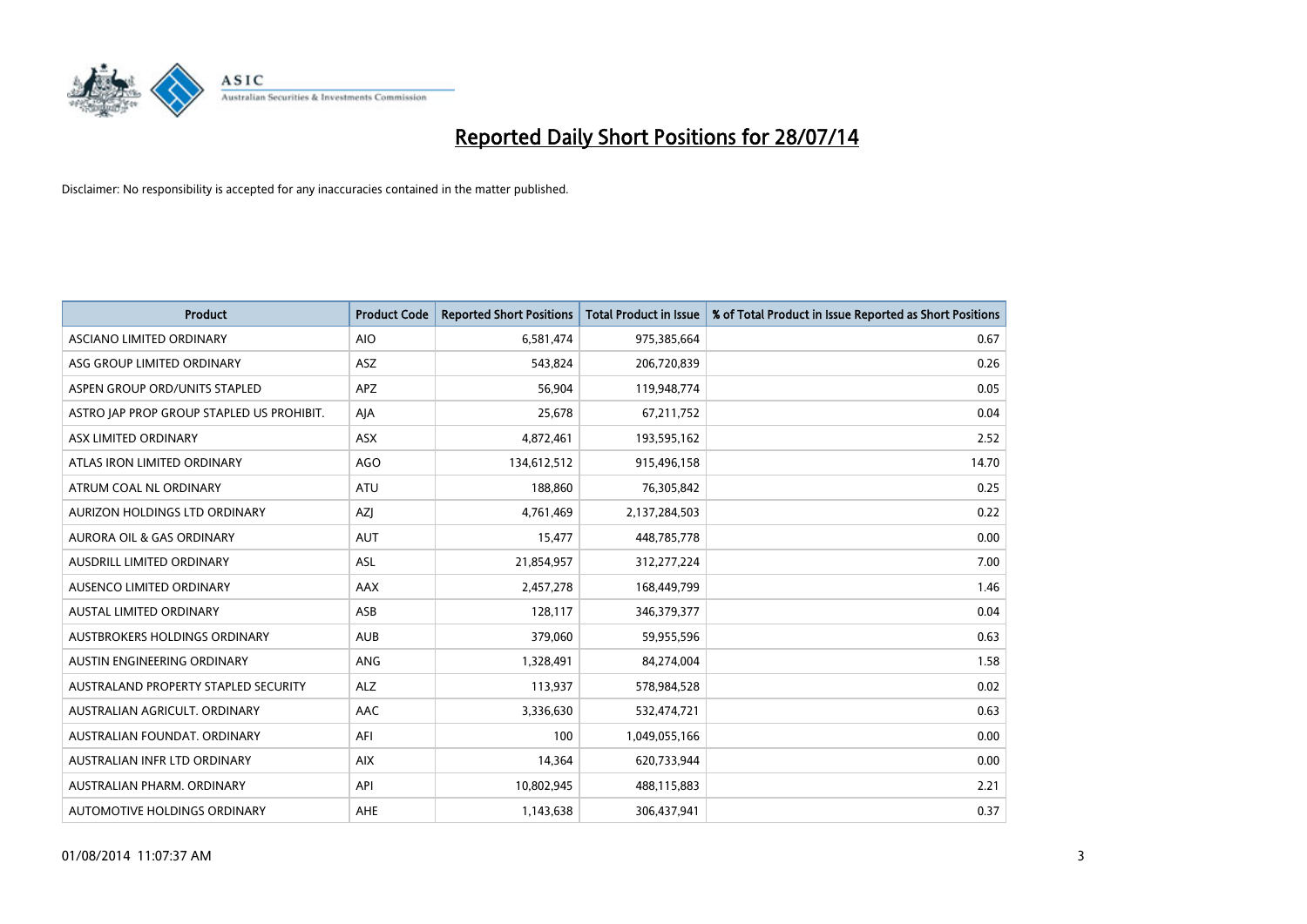

| <b>Product</b>                      | <b>Product Code</b> | <b>Reported Short Positions</b> | <b>Total Product in Issue</b> | % of Total Product in Issue Reported as Short Positions |
|-------------------------------------|---------------------|---------------------------------|-------------------------------|---------------------------------------------------------|
| AVANCO RESOURCES LTD ORDINARY       | AVB                 | 89,724                          | 1,661,675,855                 | 0.01                                                    |
| AVEO GROUP STAPLED SECURITIES       | <b>AOG</b>          | 11,198,128                      | 500,111,460                   | 2.24                                                    |
| AWE LIMITED ORDINARY                | <b>AWE</b>          | 1,404,295                       | 522,696,385                   | 0.27                                                    |
| AZONTO PET LTD ORDINARY             | <b>APY</b>          | 1                               | 1,158,625,100                 | 0.00                                                    |
| AZUMAH RESOURCES ORDINARY           | <b>AZM</b>          | 1                               | 358,316,919                   | 0.00                                                    |
| <b>BANDANNA ENERGY ORDINARY</b>     | <b>BND</b>          | 24,135,792                      | 528,481,199                   | 4.57                                                    |
| BANK OF QUEENSLAND. ORDINARY        | <b>BOQ</b>          | 2,756,943                       | 362,516,534                   | 0.76                                                    |
| <b>BANNERMAN RESOURCES ORDINARY</b> | <b>BMN</b>          | 666,069                         | 328,995,150                   | 0.20                                                    |
| <b>BASE RES LIMITED ORDINARY</b>    | <b>BSE</b>          | 5,514,873                       | 561,840,029                   | 0.98                                                    |
| <b>BATHURST RES LTD. ORDINARY</b>   | <b>BRL</b>          | 1,106,005                       | 947,754,948                   | 0.12                                                    |
| BC IRON LIMITED ORDINARY            | <b>BCI</b>          | 3,886,362                       | 124,345,439                   | 3.13                                                    |
| BEACH ENERGY LIMITED ORDINARY       | <b>BPT</b>          | 20,199,813                      | 1,292,897,806                 | 1.56                                                    |
| BEADELL RESOURCE LTD ORDINARY       | <b>BDR</b>          | 16,673,454                      | 798,657,280                   | 2.09                                                    |
| <b>BEGA CHEESE LTD ORDINARY</b>     | <b>BGA</b>          | 798,671                         | 152,245,802                   | 0.52                                                    |
| BENDIGO AND ADELAIDE ORDINARY       | <b>BEN</b>          | 11,679,817                      | 447,880,513                   | 2.61                                                    |
| BENITEC BIOPHARMA ORDINARY          | <b>BLT</b>          | 715                             | 114,898,793                   | 0.00                                                    |
| BENTHAM IMF LTD ORDINARY            | <b>IMF</b>          | 3,883,743                       | 165,370,269                   | 2.35                                                    |
| BERKELEY RESOURCES ORDINARY         | <b>BKY</b>          | 153,669                         | 180,361,323                   | 0.09                                                    |
| BETASHARES ASX RES ETF UNITS        | <b>ORE</b>          | 512,000                         | 2,922,150                     | 17.52                                                   |
| BHP BILLITON LIMITED ORDINARY       | <b>BHP</b>          | 8,312,272                       | 3,211,691,105                 | 0.26                                                    |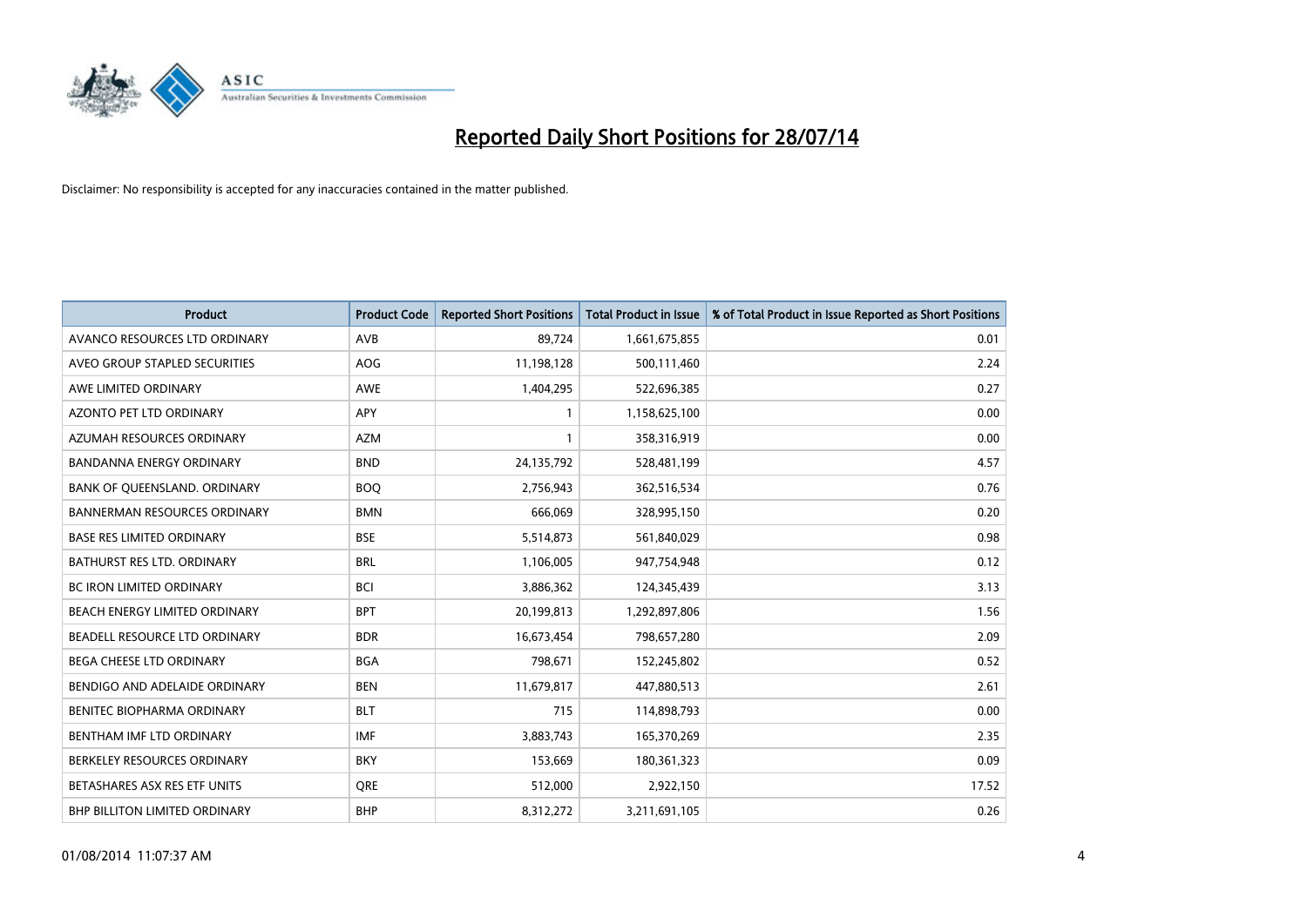

| <b>Product</b>                                | <b>Product Code</b> | <b>Reported Short Positions</b> | <b>Total Product in Issue</b> | % of Total Product in Issue Reported as Short Positions |
|-----------------------------------------------|---------------------|---------------------------------|-------------------------------|---------------------------------------------------------|
| <b>BIGAIR GROUP LIMITED ORDINARY</b>          | <b>BGL</b>          | 52,726                          | 172,872,340                   | 0.03                                                    |
| <b>BILLABONG ORDINARY</b>                     | <b>BBG</b>          | 13,100,852                      | 990,370,034                   | 1.32                                                    |
| <b>BLACKHAM RESOURCES ORDINARY</b>            | <b>BLK</b>          | 75,000                          | 117,790,092                   | 0.06                                                    |
| <b>BLACKMORES LIMITED ORDINARY</b>            | <b>BKL</b>          | 5,451                           | 17,114,947                    | 0.03                                                    |
| <b>BLACKTHORN RESOURCES ORD US PROHIBITED</b> | <b>BTR</b>          | 4,019                           | 164,285,950                   | 0.00                                                    |
| <b>BLUESCOPE STEEL LTD ORDINARY</b>           | <b>BSL</b>          | 719,010                         | 558,848,896                   | 0.13                                                    |
| <b>BOART LONGYEAR ORDINARY</b>                | <b>BLY</b>          | 33,704,996                      | 461,163,412                   | 7.31                                                    |
| BORAL LIMITED, ORDINARY                       | <b>BLD</b>          | 17,404,828                      | 782,736,249                   | 2.22                                                    |
| <b>BRADKEN LIMITED ORDINARY</b>               | <b>BKN</b>          | 15,284,953                      | 171,027,249                   | 8.94                                                    |
| <b>BRAMBLES LIMITED ORDINARY</b>              | <b>BXB</b>          | 2,322,013                       | 1,563,424,990                 | 0.15                                                    |
| BREVILLE GROUP LTD ORDINARY                   | <b>BRG</b>          | 3,135,773                       | 130,095,322                   | 2.41                                                    |
| <b>BRICKWORKS LIMITED ORDINARY</b>            | <b>BKW</b>          | 98,096                          | 148,038,996                   | 0.07                                                    |
| BROCKMAN MINING LTD ORDINARY                  | <b>BCK</b>          | 414,026                         | 8,381,982,131                 | 0.00                                                    |
| <b>BURU ENERGY ORDINARY</b>                   | <b>BRU</b>          | 19,031,044                      | 298,505,530                   | 6.38                                                    |
| <b>BWP TRUST ORDINARY UNITS</b>               | <b>BWP</b>          | 8,663,339                       | 634,395,195                   | 1.37                                                    |
| CABCHARGE AUSTRALIA ORDINARY                  | CAB                 | 10,236,626                      | 120,430,683                   | 8.50                                                    |
| CALTEX AUSTRALIA ORDINARY                     | <b>CTX</b>          | 3,333,293                       | 270,000,000                   | 1.23                                                    |
| CAPITOL HEALTH ORDINARY                       | CAJ                 | 306,591                         | 431,180,115                   | 0.07                                                    |
| <b>CARDNO LIMITED ORDINARY</b>                | CDD                 | 8,079,305                       | 163,266,973                   | 4.95                                                    |
| <b>CARINDALE PROPERTY UNIT</b>                | <b>CDP</b>          | 99                              | 70,000,000                    | 0.00                                                    |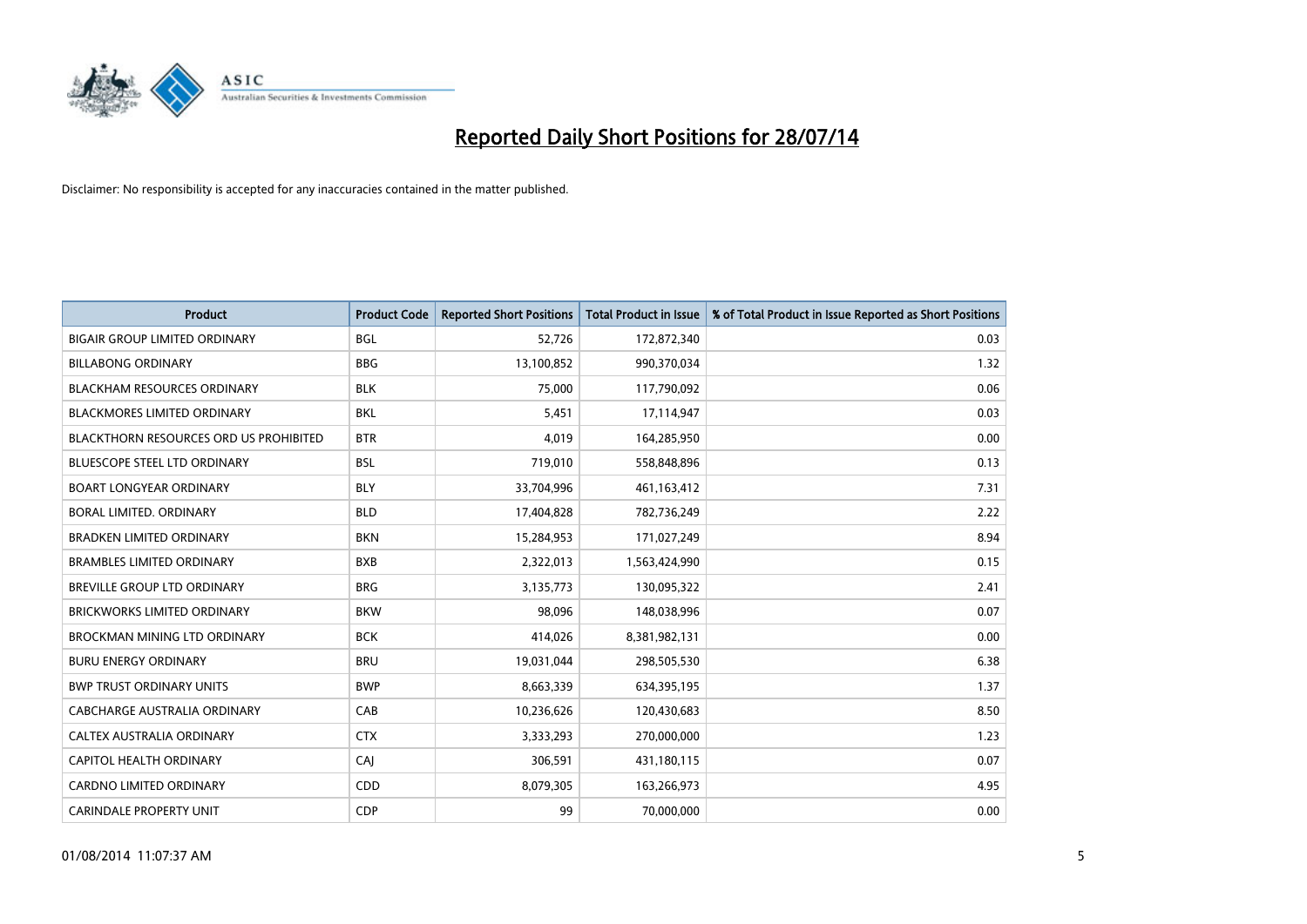

| <b>Product</b>                          | <b>Product Code</b> | <b>Reported Short Positions</b> | <b>Total Product in Issue</b> | % of Total Product in Issue Reported as Short Positions |
|-----------------------------------------|---------------------|---------------------------------|-------------------------------|---------------------------------------------------------|
| CARNARVON PETROLEUM ORDINARY            | <b>CVN</b>          | 734                             | 987,176,977                   | 0.00                                                    |
| CARSALES.COM LTD ORDINARY               | <b>CRZ</b>          | 6,762,012                       | 237,828,965                   | 2.84                                                    |
| CASH CONVERTERS ORDINARY                | CCV                 | 10,035,224                      | 428,886,124                   | 2.34                                                    |
| CEDAR WOODS PROP. ORDINARY              | <b>CWP</b>          | 155,000                         | 78,336,371                    | 0.20                                                    |
| CENTRAL PETROLEUM ORDINARY              | <b>CTP</b>          | 1,518,449                       | 348,718,957                   | 0.44                                                    |
| <b>CERAMIC FUEL CELLS ORDINARY</b>      | <b>CFU</b>          | 4,058                           | 2,507,761,565                 | 0.00                                                    |
| CFS RETAIL TRUST GRP STAPLED SECURITIES | <b>CFX</b>          | 65,249,709                      | 3,018,050,810                 | 2.16                                                    |
| CHALLENGER LIMITED ORDINARY             | <b>CGF</b>          | 446,710                         | 530,862,585                   | 0.08                                                    |
| <b>CHANDLER MACLEOD LTD ORDINARY</b>    | <b>CMG</b>          | 28,834                          | 547,985,086                   | 0.01                                                    |
| CHARTER HALL GROUP STAPLED US PROHIBIT. | <b>CHC</b>          | 398,942                         | 347,989,262                   | 0.11                                                    |
| <b>CHARTER HALL RETAIL UNITS</b>        | <b>CQR</b>          | 11,366,832                      | 369,040,750                   | 3.08                                                    |
| <b>CHORUS LIMITED ORDINARY</b>          | <b>CNU</b>          | 120,699                         | 396,369,767                   | 0.03                                                    |
| COAL OF AFRICA LTD ORDINARY             | <b>CZA</b>          | 426                             | 1,048,368,613                 | 0.00                                                    |
| <b>COALSPUR MINES LTD ORDINARY</b>      | <b>CPL</b>          | 2,765,737                       | 641,544,455                   | 0.43                                                    |
| <b>COBAR CONSOLIDATED ORDINARY</b>      | CCU                 | 100,000                         | 329,715,353                   | 0.03                                                    |
| COCA-COLA AMATIL ORDINARY               | <b>CCL</b>          | 10,220,335                      | 763,590,249                   | 1.34                                                    |
| <b>COCHLEAR LIMITED ORDINARY</b>        | <b>COH</b>          | 10,270,610                      | 57,062,020                    | 18.00                                                   |
| <b>COCKATOO COAL ORDINARY</b>           | COK                 | 167,987                         | 4,560,196,928                 | 0.00                                                    |
| <b>CODAN LIMITED ORDINARY</b>           | <b>CDA</b>          | 426,609                         | 176,969,924                   | 0.24                                                    |
| COFFEY INTERNATIONAL ORDINARY           | <b>COF</b>          | 7,994                           | 255,833,165                   | 0.00                                                    |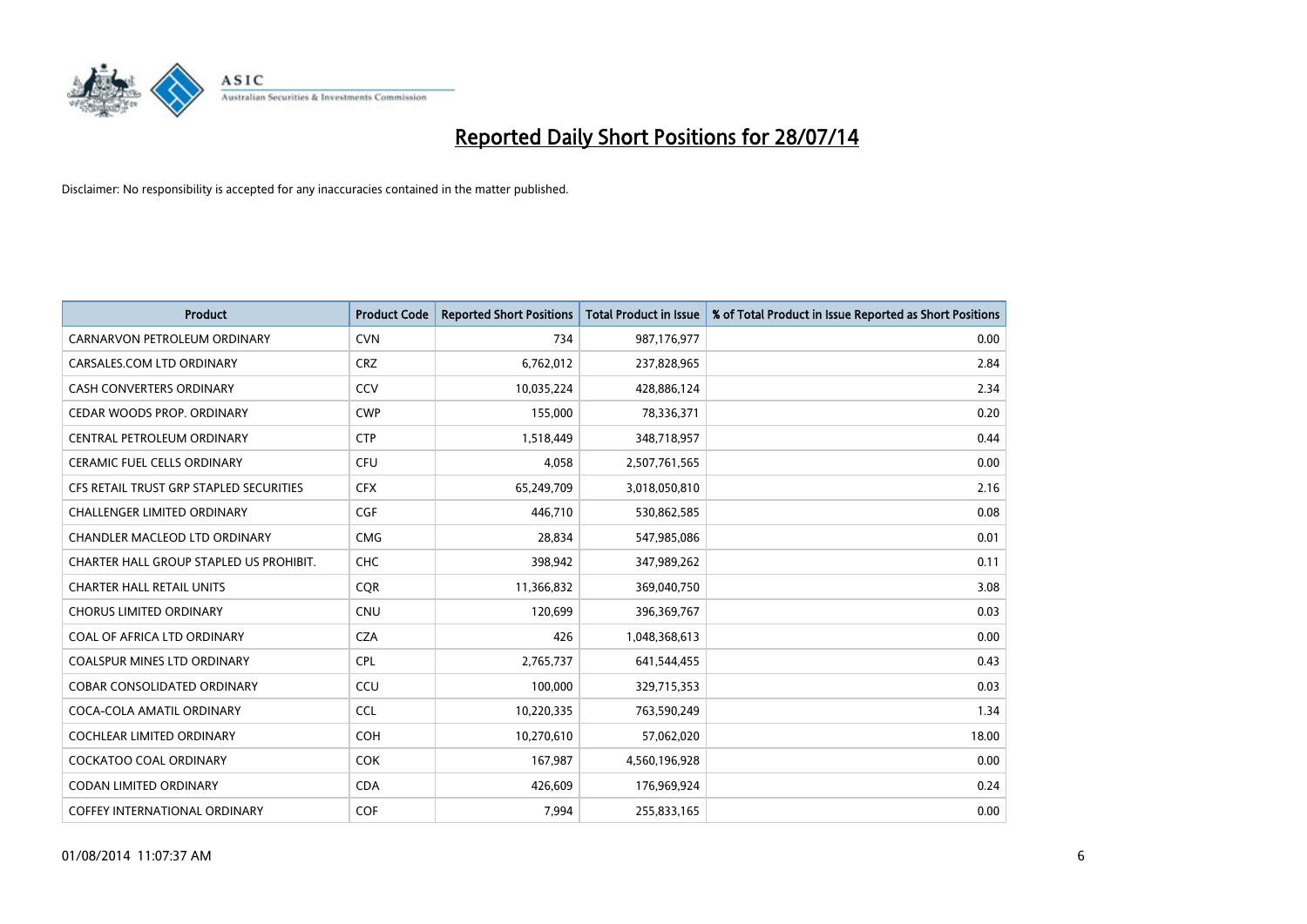

| <b>Product</b>                          | <b>Product Code</b> | <b>Reported Short Positions</b> | <b>Total Product in Issue</b> | % of Total Product in Issue Reported as Short Positions |
|-----------------------------------------|---------------------|---------------------------------|-------------------------------|---------------------------------------------------------|
| <b>COKAL LTD ORDINARY</b>               | <b>CKA</b>          | 6,820                           | 471,103,926                   | 0.00                                                    |
| <b>COLLECTION HOUSE ORDINARY</b>        | <b>CLH</b>          | 2,167,600                       | 129,717,785                   | 1.67                                                    |
| <b>COLLINS FOODS LTD ORDINARY</b>       | <b>CKF</b>          | 100,000                         | 93,000,003                    | 0.11                                                    |
| COMMONWEALTH BANK, ORDINARY             | <b>CBA</b>          | 11,845,559                      | 1,621,319,194                 | 0.73                                                    |
| <b>COMPASS RESOURCES ORDINARY</b>       | <b>CMR</b>          | 7,472                           | 1,403,744,100                 | 0.00                                                    |
| <b>COMPUTERSHARE LTD ORDINARY</b>       | <b>CPU</b>          | 10,043,348                      | 556,203,079                   | 1.81                                                    |
| <b>CORP TRAVEL LIMITED ORDINARY</b>     | <b>CTD</b>          | 406,914                         | 89,931,376                    | 0.45                                                    |
| <b>COVER-MORE GRP LTD ORDINARY</b>      | <b>CVO</b>          | 6,567,560                       | 317,750,000                   | 2.07                                                    |
| <b>CREDIT CORP GROUP ORDINARY</b>       | <b>CCP</b>          | 168,167                         | 46,131,882                    | 0.36                                                    |
| <b>CROMWELL PROP STAPLED SECURITIES</b> | <b>CMW</b>          | 11,047,934                      | 1,727,280,850                 | 0.64                                                    |
| <b>CROWE HORWATH AUS ORDINARY</b>       | <b>CRH</b>          | 472,156                         | 273,005,429                   | 0.17                                                    |
| <b>CROWN RESORTS LTD ORDINARY</b>       | <b>CWN</b>          | 5,074,738                       | 728,394,185                   | 0.70                                                    |
| <b>CSG LIMITED ORDINARY</b>             | CSV                 | 150,001                         | 278,840,492                   | 0.05                                                    |
| <b>CSL LIMITED ORDINARY</b>             | <b>CSL</b>          | 827,989                         | 474,588,196                   | 0.17                                                    |
| <b>CSR LIMITED ORDINARY</b>             | <b>CSR</b>          | 18,983,247                      | 506,000,315                   | 3.75                                                    |
| <b>CUDECO LIMITED ORDINARY</b>          | CDU                 | 8,815,273                       | 235,119,260                   | 3.75                                                    |
| DART ENERGY LTD ORDINARY                | <b>DTE</b>          | 2,650,693                       | 1,108,752,733                 | 0.24                                                    |
| DATA#3 LIMITED ORDINARY                 | <b>DTL</b>          | 202,183                         | 153,974,950                   | 0.13                                                    |
| DAVID JONES LIMITED ORDINARY            | <b>DJS</b>          | 5,147,364                       | 537,137,845                   | 0.96                                                    |
| DECMIL GROUP LIMITED ORDINARY           | <b>DCG</b>          | 2,628,511                       | 168,657,794                   | 1.56                                                    |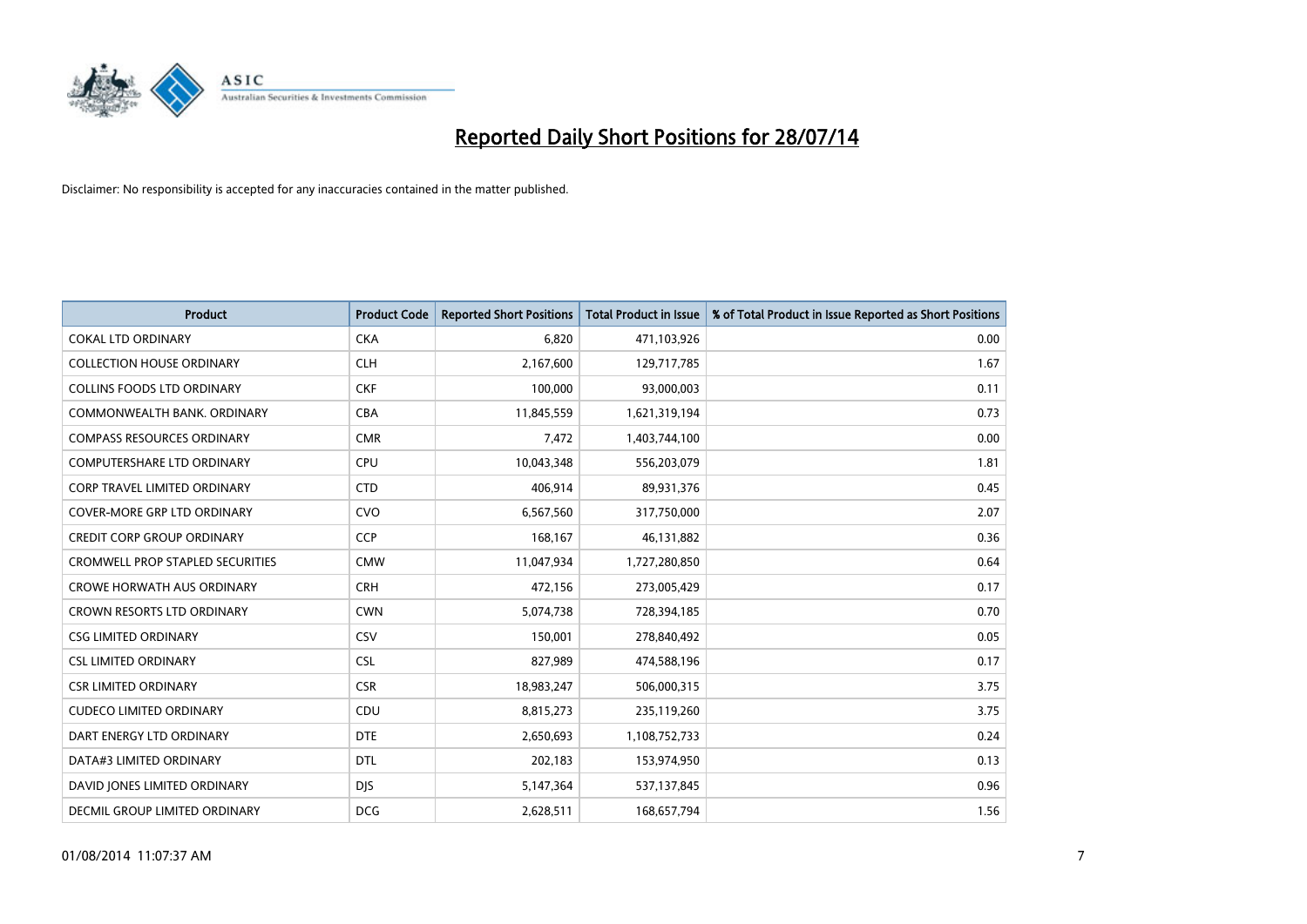

| <b>Product</b>                       | <b>Product Code</b> | <b>Reported Short Positions</b> | <b>Total Product in Issue</b> | % of Total Product in Issue Reported as Short Positions |
|--------------------------------------|---------------------|---------------------------------|-------------------------------|---------------------------------------------------------|
| DEEP YELLOW LIMITED ORDINARY         | <b>DYL</b>          | 947                             | 1,708,965,890                 | 0.00                                                    |
| DEXUS PROPERTY GROUP STAPLED UNITS   | <b>DXS</b>          | 27,506,633                      | 5,433,110,810                 | 0.51                                                    |
| DICK SMITH HLDGS ORDINARY            | <b>DSH</b>          | 17,784,747                      | 236,511,364                   | 7.52                                                    |
| DISCOVERY METALS LTD ORDINARY        | <b>DML</b>          | 1,268,191                       | 644,039,581                   | 0.20                                                    |
| DOMINO PIZZA ENTERPR ORDINARY        | <b>DMP</b>          | 2,094,370                       | 85,933,273                    | 2.44                                                    |
| DONACO INTERNATIONAL ORDINARY        | <b>DNA</b>          | 2,578,302                       | 460,293,231                   | 0.56                                                    |
| DORAY MINERALS LTD ORDINARY          | <b>DRM</b>          | 87,476                          | 164,551,768                   | 0.05                                                    |
| DOWNER EDI LIMITED ORDINARY          | <b>DOW</b>          | 19,915,631                      | 435,399,975                   | 4.57                                                    |
| DRILLSEARCH ENERGY ORDINARY          | <b>DLS</b>          | 18,196,542                      | 445,898,470                   | 4.08                                                    |
| DUET GROUP STAPLED US PROHIBIT.      | <b>DUE</b>          | 4,522,741                       | 1,317,809,323                 | 0.34                                                    |
| DULUXGROUP LIMITED ORDINARY          | <b>DLX</b>          | 730,453                         | 383,503,942                   | 0.19                                                    |
| <b>DWS LTD ORDINARY</b>              | <b>DWS</b>          | 15,096                          | 132,362,763                   | 0.01                                                    |
| ECHO ENTERTAINMENT ORDINARY          | <b>EGP</b>          | 7,901,726                       | 825,672,730                   | 0.96                                                    |
| <b>ELDERS LIMITED ORDINARY</b>       | <b>ELD</b>          | 19,076,591                      | 455,013,329                   | 4.19                                                    |
| ELEMENTAL MINERALS ORDINARY          | <b>ELM</b>          | 120,458                         | 315,663,391                   | 0.04                                                    |
| <b>EMECO HOLDINGS ORDINARY</b>       | <b>EHL</b>          | 7,885,194                       | 599,675,707                   | 1.31                                                    |
| <b>ENDEAVOUR MIN CORP CDI 1:1</b>    | <b>EVR</b>          | 31,265                          | 55,837,996                    | 0.06                                                    |
| ENERGY RESOURCES ORDINARY 'A'        | <b>ERA</b>          | 10,008,036                      | 517,725,062                   | 1.93                                                    |
| <b>ENERGY WORLD CORPOR, ORDINARY</b> | <b>EWC</b>          | 42,903,495                      | 1,734,166,672                 | 2.47                                                    |
| ENVESTRA LIMITED ORDINARY            | ENV                 | 1,553,743                       | 1,796,808,474                 | 0.09                                                    |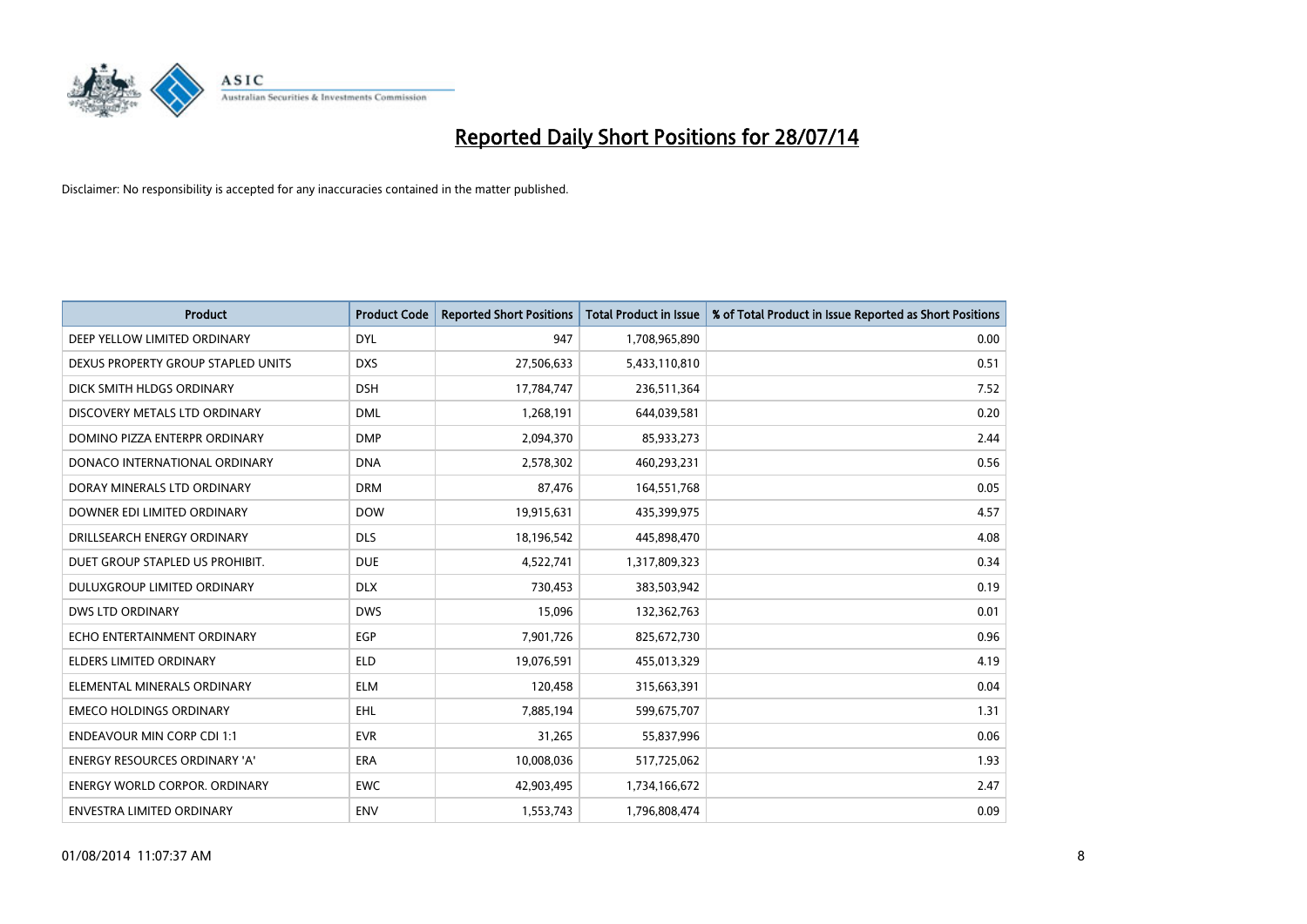

| <b>Product</b>                         | <b>Product Code</b> | <b>Reported Short Positions</b> | <b>Total Product in Issue</b> | % of Total Product in Issue Reported as Short Positions |
|----------------------------------------|---------------------|---------------------------------|-------------------------------|---------------------------------------------------------|
| EQUATORIAL RES LTD ORDINARY            | EQX                 | 174                             | 122,185,353                   | 0.00                                                    |
| EQUITY TRUSTEES ORDINARY               | EQT                 | 19                              | 19,105,788                    | 0.00                                                    |
| ERM POWER LIMITED ORDINARY             | <b>EPW</b>          | 728,038                         | 239,269,727                   | 0.30                                                    |
| ESERVGLOBAL LIMITED ORDINARY           | ESV                 | 455,606                         | 254,045,997                   | 0.18                                                    |
| EVOLUTION MINING LTD ORDINARY          | <b>EVN</b>          | 28,849,546                      | 712,493,836                   | 4.05                                                    |
| FAIRFAX MEDIA LTD ORDINARY             | <b>FXI</b>          | 76,566,463                      | 2,351,955,725                 | 3.26                                                    |
| <b>FANTASTIC HOLDINGS ORDINARY</b>     | <b>FAN</b>          | 14,654                          | 103,068,398                   | 0.01                                                    |
| FAR LTD ORDINARY                       | <b>FAR</b>          | 4,924,327                       | 2,699,846,742                 | 0.18                                                    |
| FEDERATION CNTRES ORD/UNIT STAPLED SEC | <b>FDC</b>          | 623,838                         | 1,427,641,565                 | 0.04                                                    |
| FINBAR GROUP LIMITED ORDINARY          | <b>FRI</b>          | 18,913                          | 227,018,204                   | 0.01                                                    |
| FISHER & PAYKEL H. ORDINARY            | <b>FPH</b>          | 1,984                           | 555,525,232                   | 0.00                                                    |
| FLEETWOOD CORP ORDINARY                | <b>FWD</b>          | 2,078,610                       | 60,581,211                    | 3.43                                                    |
| FLETCHER BUILDING ORDINARY             | <b>FBU</b>          | 1,527,121                       | 687,854,788                   | 0.22                                                    |
| FLEXIGROUP LIMITED ORDINARY            | FXL                 | 5,940,474                       | 304,096,060                   | 1.95                                                    |
| FLIGHT CENTRE TRAVEL ORDINARY          | <b>FLT</b>          | 5,788,911                       | 100,571,642                   | 5.76                                                    |
| FLINDERS MINES LTD ORDINARY            | <b>FMS</b>          | 14,150,000                      | 2,400,995,602                 | 0.59                                                    |
| <b>FOCUS MINERALS LTD ORDINARY</b>     | <b>FML</b>          | 1,940,315                       | 9,137,375,877                 | 0.02                                                    |
| FONTERRA SHARE FUND ORDINARY UNITS     | <b>FSF</b>          | 83                              | 107,608,468                   | 0.00                                                    |
| FORTESCUE METALS GRP ORDINARY          | <b>FMG</b>          | 256,999,276                     | 3,113,798,151                 | 8.25                                                    |
| FREEDOM FOOD LTD ORDINARY              | <b>FNP</b>          | 13,870                          | 150,645,371                   | 0.01                                                    |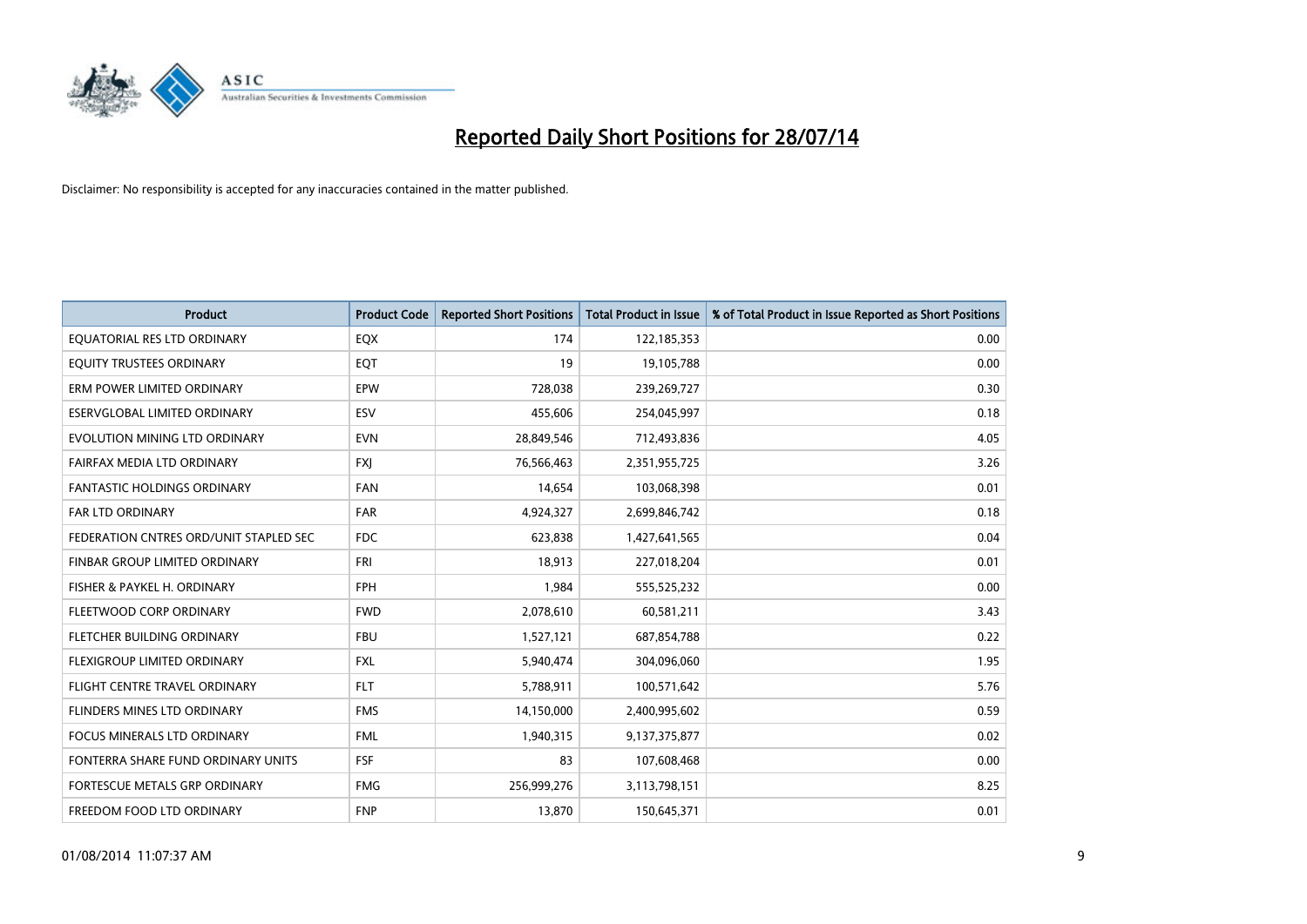

| <b>Product</b>                                   | <b>Product Code</b> | <b>Reported Short Positions</b> | <b>Total Product in Issue</b> | % of Total Product in Issue Reported as Short Positions |
|--------------------------------------------------|---------------------|---------------------------------|-------------------------------|---------------------------------------------------------|
| <b>G.U.D. HOLDINGS ORDINARY</b>                  | GUD                 | 3,214,133                       | 70,939,492                    | 4.53                                                    |
| <b>G8 EDUCATION LIMITED ORDINARY</b>             | <b>GEM</b>          | 13,373,891                      | 332,073,918                   | 4.03                                                    |
| <b>GALAXY RESOURCES ORDINARY</b>                 | <b>GXY</b>          | 46,556                          | 1,064,493,083                 | 0.00                                                    |
| <b>GALILEO JAPAN TRUST UNIT</b>                  | GJT                 | 860                             | 106,444,665                   | 0.00                                                    |
| <b>GDI PROPERTY GRP STAPLED SECURITIES</b>       | <b>GDI</b>          | 168,323                         | 567,575,025                   | 0.03                                                    |
| <b>GENETIC TECHNOLOGIES ORDINARY</b>             | <b>GTG</b>          | 939,000                         | 637,146,442                   | 0.15                                                    |
| <b>GENWORTH MORTGAGE ORDINARY</b>                | <b>GMA</b>          | 878,152                         | 650,000,000                   | 0.14                                                    |
| <b>GEODYNAMICS LIMITED ORDINARY</b>              | GDY                 | 819                             | 435,880,130                   | 0.00                                                    |
| <b>GINDALBIE METALS LTD ORDINARY</b>             | GBG                 | 34,666,429                      | 1,494,143,745                 | 2.32                                                    |
| <b>GOODMAN FIELDER, ORDINARY</b>                 | <b>GFF</b>          | 12,636,253                      | 1,955,559,207                 | 0.65                                                    |
| <b>GOODMAN GROUP STAPLED</b>                     | <b>GMG</b>          | 7,549,289                       | 1,727,685,976                 | 0.44                                                    |
| <b>GPT GROUP STAPLED SEC.</b>                    | <b>GPT</b>          | 4,820,794                       | 1,685,460,955                 | 0.29                                                    |
| <b>GRAINCORP LIMITED A CLASS ORDINARY</b>        | <b>GNC</b>          | 11,682,149                      | 228,855,628                   | 5.10                                                    |
| <b>GRANGE RESOURCES. ORDINARY</b>                | <b>GRR</b>          | 5,113,568                       | 1,157,097,869                 | 0.44                                                    |
| <b>GREENCROSS LIMITED ORDINARY</b>               | <b>GXL</b>          | 1,474,426                       | 110,654,390                   | 1.33                                                    |
| <b>GREENLAND MIN EN LTD ORDINARY</b>             | GGG                 | 5,243,157                       | 668,464,377                   | 0.78                                                    |
| <b>GREENLAND MIN EN LTD RIGHTS 26-JUN-14</b>     | GGGR                | 4,630                           | 88,685,050                    | 0.01                                                    |
| <b>GROWTHPOINT PROPERTY ORD/UNIT STAPLED SEC</b> | GOZ                 | 23,479                          | 540,115,360                   | 0.00                                                    |
| <b>GRYPHON MINERALS LTD ORDINARY</b>             | GRY                 | 4,395,687                       | 401,011,505                   | 1.10                                                    |
| GUILDFORD COAL LTD ORDINARY                      | <b>GUF</b>          | 47,891                          | 761,857,020                   | 0.01                                                    |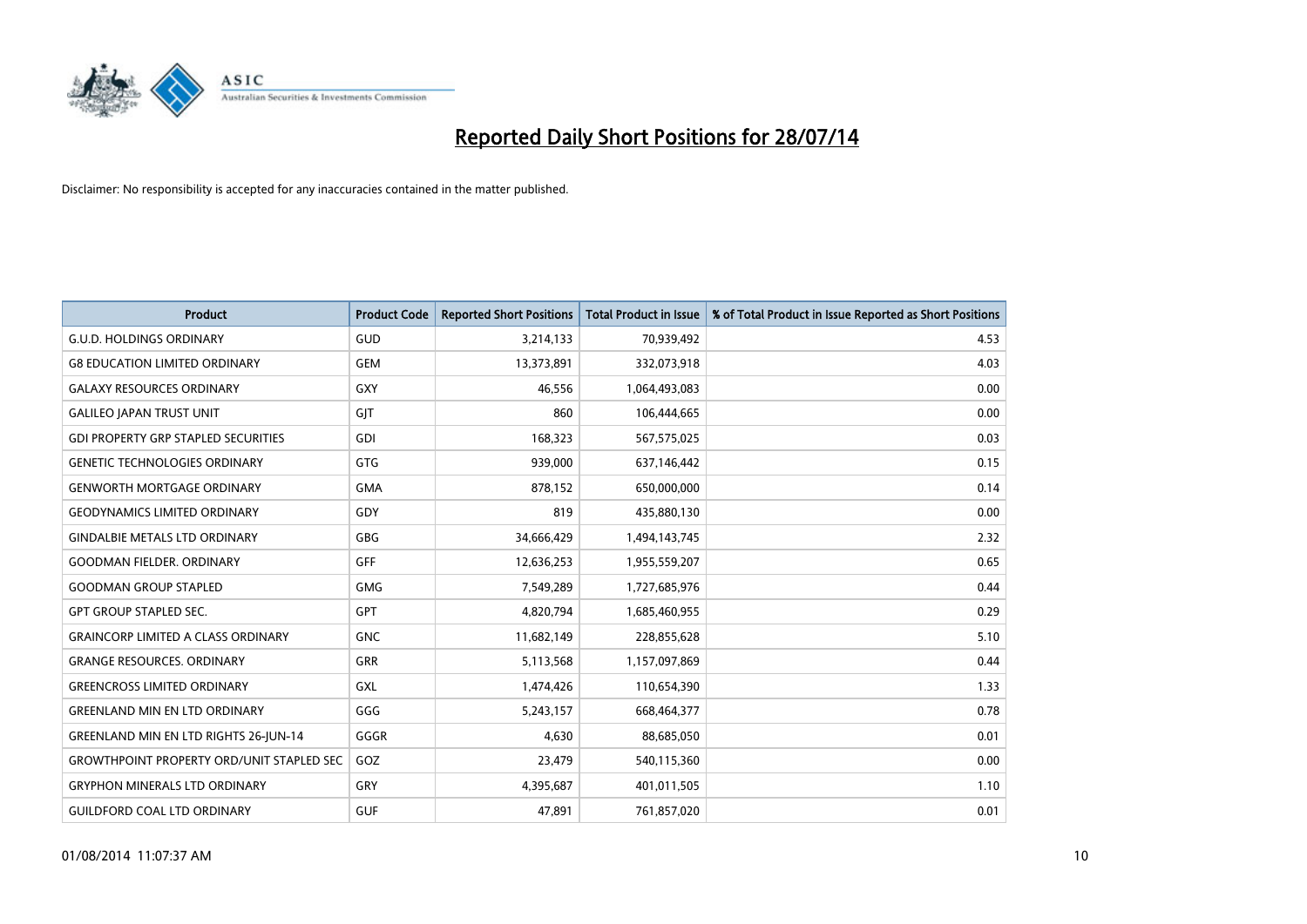

| Product                                  | <b>Product Code</b> | <b>Reported Short Positions</b> | <b>Total Product in Issue</b> | % of Total Product in Issue Reported as Short Positions |
|------------------------------------------|---------------------|---------------------------------|-------------------------------|---------------------------------------------------------|
| <b>GWA GROUP LTD ORDINARY</b>            | <b>GWA</b>          | 16,515,416                      | 306,533,770                   | 5.39                                                    |
| <b>HARVEY NORMAN ORDINARY</b>            | <b>HVN</b>          | 54,940,753                      | 1,062,316,784                 | 5.17                                                    |
| HEALTHSCOPE LIMITED. DEFERRED SETTLEMENT | <b>HSO</b>          | 2,672,114                       | 1,732,094,838                 | 0.15                                                    |
| <b>HENDERSON GROUP CDI 1:1</b>           | <b>HGG</b>          | 2,272,025                       | 662,378,459                   | 0.34                                                    |
| HFA HOLDINGS LIMITED ORDINARY            | <b>HFA</b>          | 3,809                           | 136,548,880                   | 0.00                                                    |
| <b>HILLS LTD ORDINARY</b>                | <b>HIL</b>          | 89,648                          | 234,192,711                   | 0.04                                                    |
| HORIZON OIL LIMITED ORDINARY             | <b>HZN</b>          | 59,489,465                      | 1,301,981,265                 | 4.57                                                    |
| <b>IBUY GROUP LTD ORDINARY</b>           | <b>IBY</b>          | 13,988                          | 426,069,834                   | 0.00                                                    |
| <b>ICAR ASIA LTD ORDINARY</b>            | ICQ                 | 8,725                           | 122,502,174                   | 0.01                                                    |
| <b>IINET LIMITED ORDINARY</b>            | <b>IIN</b>          | 7,480,410                       | 161,238,847                   | 4.64                                                    |
| ILUKA RESOURCES ORDINARY                 | ILU                 | 42,705,768                      | 418,700,517                   | 10.20                                                   |
| <b>IMDEX LIMITED ORDINARY</b>            | <b>IMD</b>          | 3,327,133                       | 212,110,368                   | 1.57                                                    |
| <b>INCITEC PIVOT ORDINARY</b>            | IPL                 | 38,364,733                      | 1,654,998,197                 | 2.32                                                    |
| <b>INDEPENDENCE GROUP ORDINARY</b>       | <b>IGO</b>          | 369,120                         | 234,253,306                   | 0.16                                                    |
| <b>INDOPHIL RESOURCES ORDINARY</b>       | <b>IRN</b>          | 676,415                         | 1,203,146,194                 | 0.06                                                    |
| <b>INDUSTRIA REIT STAPLED</b>            | <b>IDR</b>          | 76,518                          | 125,000,001                   | 0.06                                                    |
| INFIGEN ENERGY STAPLED SECURITIES        | <b>IFN</b>          | 2,438,968                       | 764,993,434                   | 0.32                                                    |
| <b>INGENIA GROUP STAPLED SECURITIES</b>  | <b>INA</b>          | 2,133,063                       | 678,058,232                   | 0.31                                                    |
| <b>INSURANCE AUSTRALIA ORDINARY</b>      | <b>IAG</b>          | 12,572,318                      | 2,341,618,048                 | 0.54                                                    |
| <b>INTREPID MINES ORDINARY</b>           | IAU                 | 4,076,072                       | 557,420,429                   | 0.73                                                    |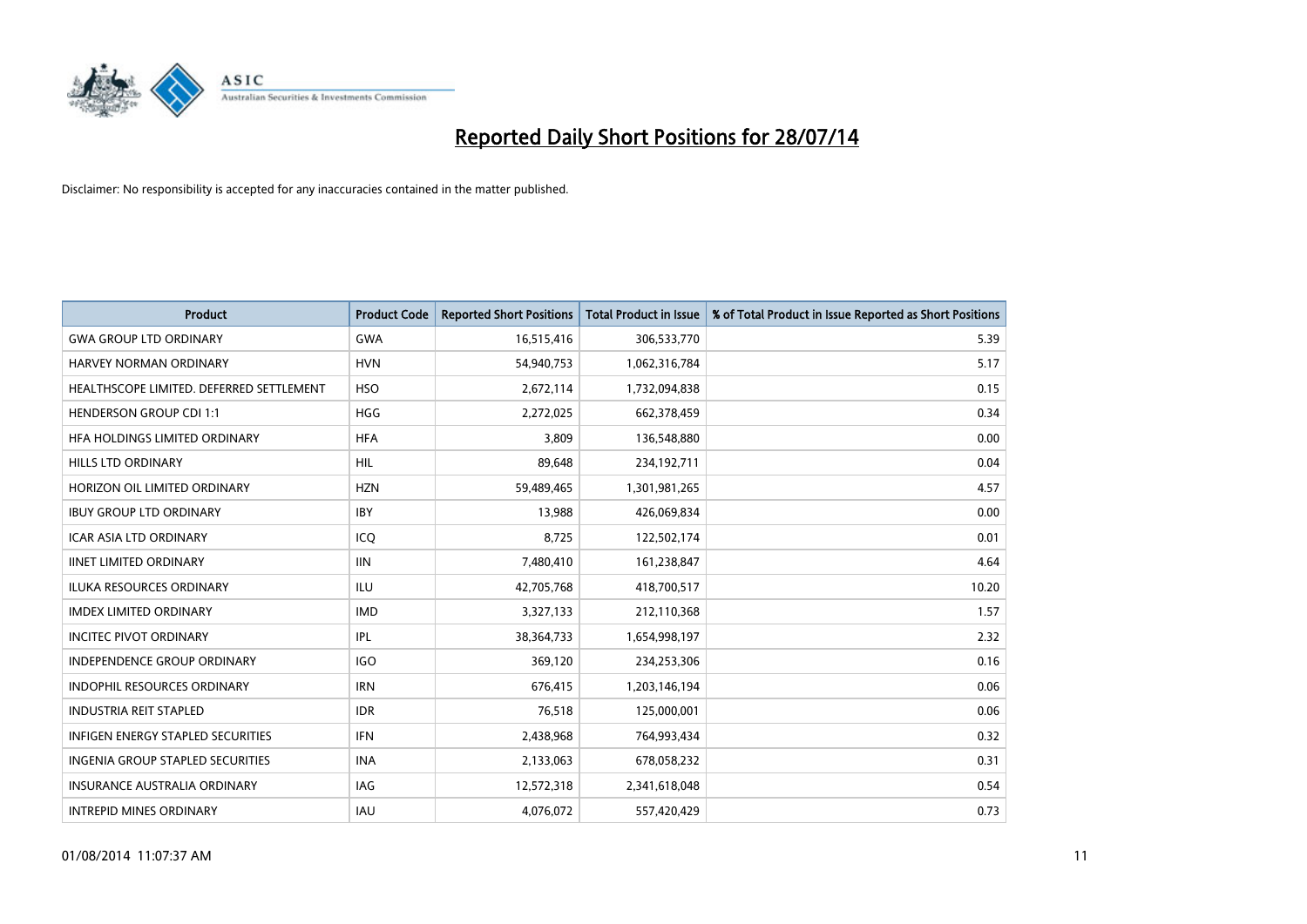

| <b>Product</b>                                | <b>Product Code</b> | <b>Reported Short Positions</b> | <b>Total Product in Issue</b> | % of Total Product in Issue Reported as Short Positions |
|-----------------------------------------------|---------------------|---------------------------------|-------------------------------|---------------------------------------------------------|
| <b>INVESTA OFFICE FUND STAPLED SECURITIES</b> | <b>IOF</b>          | 576,005                         | 614,047,458                   | 0.09                                                    |
| <b>INVOCARE LIMITED ORDINARY</b>              | <b>IVC</b>          | 6,209,797                       | 110,030,298                   | 5.64                                                    |
| <b>IOOF HOLDINGS LTD ORDINARY</b>             | IFL                 | 12,356,753                      | 232,118,034                   | 5.32                                                    |
| <b>IPROPERTY GROUP LTD ORDINARY</b>           | <b>IPP</b>          | 3,578,685                       | 181,703,204                   | 1.97                                                    |
| <b>IRESS LIMITED ORDINARY</b>                 | <b>IRE</b>          | 5,446,954                       | 159,097,319                   | 3.42                                                    |
| <b>IRON ORE HOLDINGS ORDINARY</b>             | <b>IOH</b>          | 26,197                          | 161,174,005                   | 0.02                                                    |
| <b>ISELECT LTD ORDINARY</b>                   | <b>ISU</b>          | 294,697                         | 260,889,894                   | 0.11                                                    |
| <b>ISENTIA GROUP LTD ORDINARY</b>             | <b>ISD</b>          | 17,049                          | 200,000,001                   | 0.01                                                    |
| JAMES HARDIE INDUST CHESS DEPOSITARY INT      | <b>IHX</b>          | 4,225,608                       | 444,867,063                   | 0.95                                                    |
| <b>JAPARA HEALTHCARE LT ORDINARY</b>          | <b>IHC</b>          | 3,791,710                       | 262,500,000                   | 1.44                                                    |
| <b>JB HI-FI LIMITED ORDINARY</b>              | <b>IBH</b>          | 13,242,371                      | 98,947,309                    | 13.38                                                   |
| K2 ASSET MGMT HLDGS ORDINARY                  | <b>KAM</b>          | 9,143                           | 233,505,798                   | 0.00                                                    |
| KAGARA LTD ORDINARY                           | KZL                 | 1,666,460                       | 798,953,117                   | 0.21                                                    |
| KAROON GAS AUSTRALIA ORDINARY                 | <b>KAR</b>          | 16,762,092                      | 255,841,581                   | 6.55                                                    |
| KATHMANDU HOLD LTD ORDINARY                   | <b>KMD</b>          | 3,655,356                       | 200,633,469                   | 1.82                                                    |
| <b>KBL MINING LIMITED ORDINARY</b>            | KBL                 | 1,820                           | 393,535,629                   | 0.00                                                    |
| KINGSGATE CONSOLID. ORDINARY                  | <b>KCN</b>          | 9,566,961                       | 223,584,937                   | 4.28                                                    |
| KINGSROSE MINING LTD ORDINARY                 | <b>KRM</b>          | 483,942                         | 358,611,493                   | 0.13                                                    |
| <b>KOGI IRON LTD ORDINARY</b>                 | <b>KFE</b>          | 274,933                         | 353,008,052                   | 0.08                                                    |
| LEIGHTON HOLDINGS ORDINARY                    | LEI                 | 5,236,360                       | 338,503,563                   | 1.55                                                    |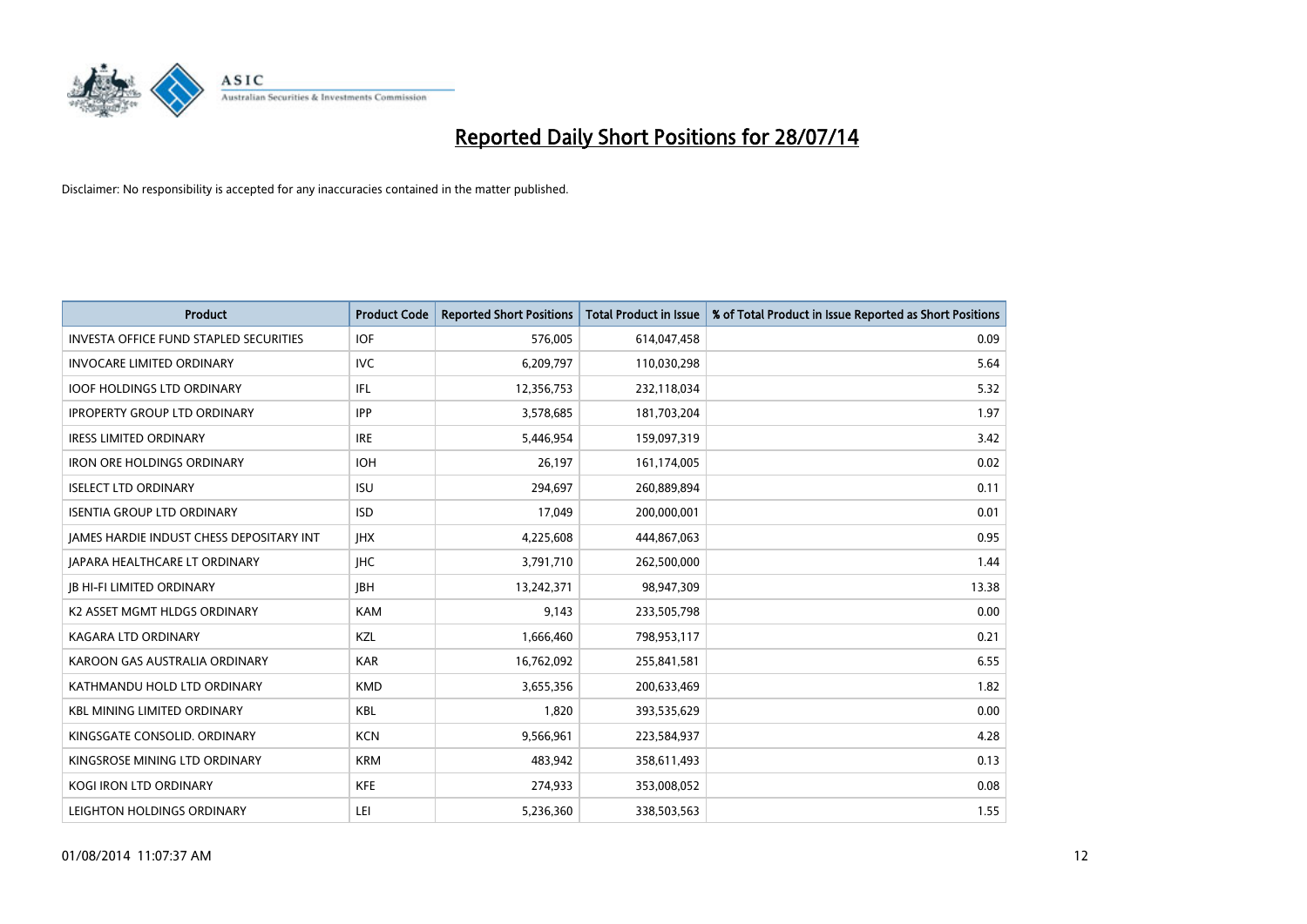

| <b>Product</b>                        | <b>Product Code</b> | <b>Reported Short Positions</b> | <b>Total Product in Issue</b> | % of Total Product in Issue Reported as Short Positions |
|---------------------------------------|---------------------|---------------------------------|-------------------------------|---------------------------------------------------------|
| LEND LEASE GROUP UNIT/ORD STAPLED     | LLC                 | 3,022,246                       | 577,475,833                   | 0.52                                                    |
| LIQUEFIED NATURAL ORDINARY            | <b>LNG</b>          | 6,055,319                       | 446,529,015                   | 1.36                                                    |
| <b>LOGICAMMS LIMITED ORDINARY</b>     | <b>LCM</b>          | 36,000                          | 71,178,179                    | 0.05                                                    |
| LONESTAR RESO LTD ORDINARY            | <b>LNR</b>          | 333,721                         | 752,187,211                   | 0.04                                                    |
| LYNAS CORPORATION ORDINARY            | <b>LYC</b>          | 112,260,812                     | 2,333,661,566                 | 4.81                                                    |
| <b>M2 GRP LTD ORDINARY</b>            | <b>MTU</b>          | 13,913,257                      | 180,491,516                   | 7.71                                                    |
| <b>MACA LIMITED ORDINARY</b>          | <b>MLD</b>          | 741,212                         | 202,676,373                   | 0.37                                                    |
| MACMAHON HOLDINGS ORDINARY            | <b>MAH</b>          | 27,875                          | 1,261,699,966                 | 0.00                                                    |
| MACO ATLAS ROADS GRP ORDINARY STAPLED | <b>MOA</b>          | 3,081,107                       | 505,692,079                   | 0.61                                                    |
| MACQUARIE GROUP LTD ORDINARY          | MQG                 | 1,391,854                       | 321,175,323                   | 0.43                                                    |
| MAGELLAN FIN GRP LTD ORDINARY         | <b>MFG</b>          | 4,086,837                       | 158,842,157                   | 2.57                                                    |
| <b>MATRIX C &amp; E LTD ORDINARY</b>  | <b>MCE</b>          | 2,638,190                       | 94,555,428                    | 2.79                                                    |
| MAVERICK DRILLING ORDINARY            | <b>MAD</b>          | 4,740,970                       | 533,885,763                   | 0.89                                                    |
| <b>MAXITRANS INDUSTRIES ORDINARY</b>  | <b>MXI</b>          | 336,104                         | 185,075,653                   | 0.18                                                    |
| MAYNE PHARMA LTD ORDINARY             | <b>MYX</b>          | 2,554,577                       | 586,651,477                   | 0.44                                                    |
| MCMILLAN SHAKESPEARE ORDINARY         | <b>MMS</b>          | 862,891                         | 74,523,965                    | 1.16                                                    |
| MCPHERSON'S LTD ORDINARY              | <b>MCP</b>          | 69,044                          | 95,434,645                    | 0.07                                                    |
| MEDUSA MINING LTD ORDINARY            | <b>MML</b>          | 5,823,183                       | 207,794,301                   | 2.80                                                    |
| MELBOURNE IT LIMITED ORDINARY         | MLB                 | 11,022                          | 92,944,392                    | 0.01                                                    |
| <b>MERMAID MARINE ORDINARY</b>        | <b>MRM</b>          | 10,869,958                      | 366,766,098                   | 2.96                                                    |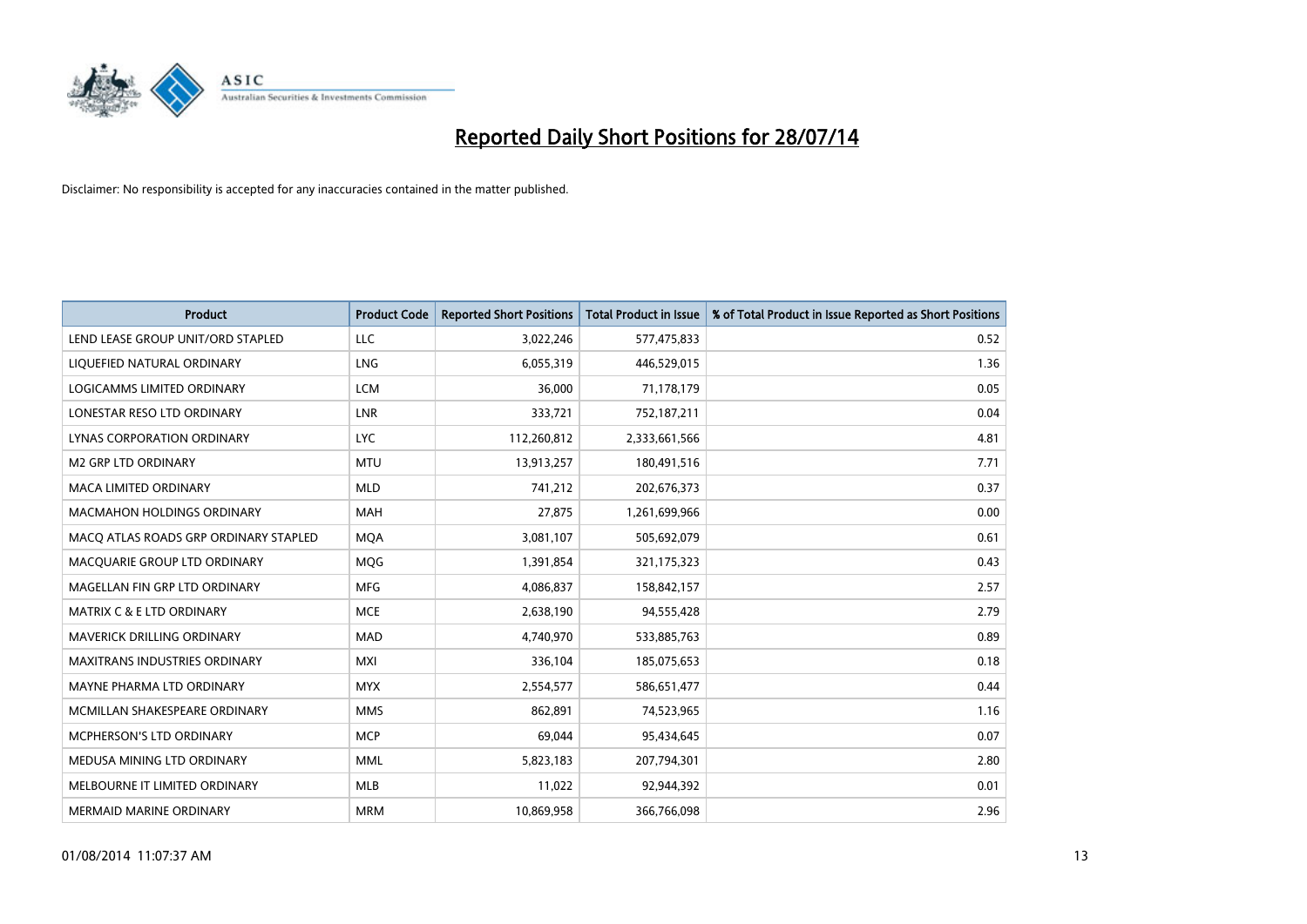

| <b>Product</b>                     | <b>Product Code</b> | <b>Reported Short Positions</b> | <b>Total Product in Issue</b> | % of Total Product in Issue Reported as Short Positions |
|------------------------------------|---------------------|---------------------------------|-------------------------------|---------------------------------------------------------|
| MESOBLAST LIMITED ORDINARY         | <b>MSB</b>          | 23,326,071                      | 321,640,094                   | 7.25                                                    |
| METALS X LIMITED ORDINARY          | <b>MLX</b>          | 1,038,875                       | 1,655,386,110                 | 0.06                                                    |
| METCASH LIMITED ORDINARY           | <b>MTS</b>          | 104,781,216                     | 888,338,048                   | 11.80                                                   |
| METMINCO LIMITED ORDINARY          | <b>MNC</b>          | 200,000                         | 1,749,543,023                 | 0.01                                                    |
| MIGHTY RIVER POWER ORDINARY        | <b>MYT</b>          | 3,806,311                       | 1,400,012,517                 | 0.27                                                    |
| MINCOR RESOURCES NL ORDINARY       | <b>MCR</b>          | 1,032,339                       | 188,208,274                   | 0.55                                                    |
| MINERAL DEPOSITS ORDINARY          | <b>MDL</b>          | 964,398                         | 103,538,786                   | 0.93                                                    |
| MINERAL RESOURCES, ORDINARY        | <b>MIN</b>          | 18,030,639                      | 186,556,246                   | 9.66                                                    |
| MINT WIRELESS ORDINARY             | <b>MNW</b>          | 1,192,824                       | 450,872,395                   | 0.26                                                    |
| MIRABELA NICKEL LTD ORDINARY       | <b>MBN</b>          | 11                              | 929,710,216                   | 0.00                                                    |
| MIRVAC GROUP STAPLED SECURITIES    | <b>MGR</b>          | 1,123,013                       | 3,692,279,772                 | 0.03                                                    |
| MOKO SOCIAL MEDIA ORDINARY         | MKB                 | 68,516                          | 599,357,003                   | 0.01                                                    |
| MOLOPO ENERGY LTD ORDINARY         | <b>MPO</b>          | 11,118                          | 248,705,730                   | 0.00                                                    |
| <b>MONADELPHOUS GROUP ORDINARY</b> | <b>MND</b>          | 12,086,011                      | 92,679,570                    | 13.04                                                   |
| MONASH IVF GROUP LTD ORDINARY      | <b>MVF</b>          | 1,649,653                       | 231,081,089                   | 0.71                                                    |
| MORTGAGE CHOICE LTD ORDINARY       | MOC                 | 290,136                         | 123,780,387                   | 0.23                                                    |
| MOUNT GIBSON IRON ORDINARY         | MGX                 | 18,020,161                      | 1,090,805,085                 | 1.65                                                    |
| MULTIPLEX SITES SITES              | <b>MXUPA</b>        | 1,875                           | 4,500,000                     | 0.04                                                    |
| <b>MYER HOLDINGS LTD ORDINARY</b>  | <b>MYR</b>          | 75,757,537                      | 585,684,551                   | 12.93                                                   |
| MYSTATE LIMITED ORDINARY           | <b>MYS</b>          | 87,182                          | 87,261,995                    | 0.10                                                    |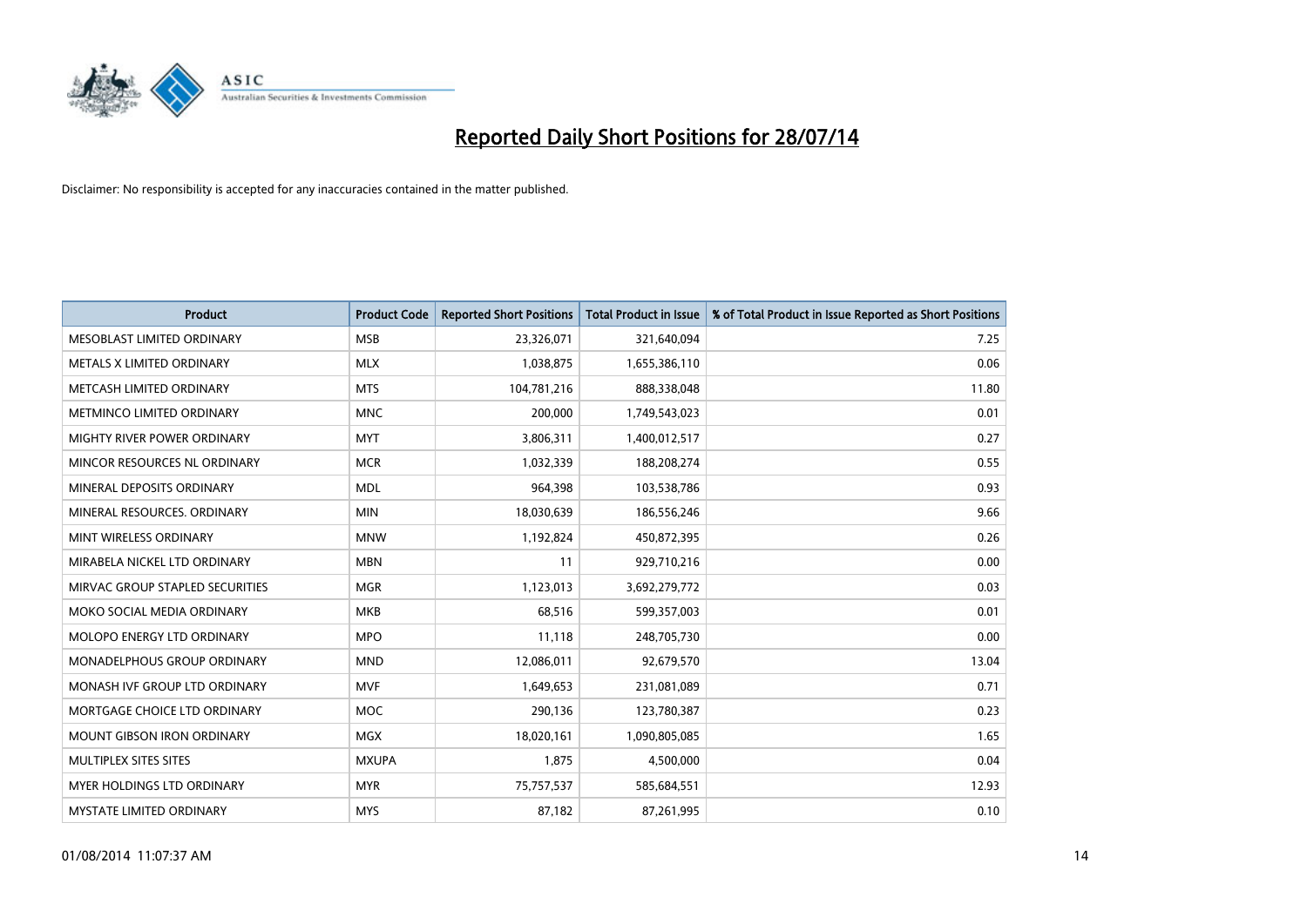

| <b>Product</b>                | <b>Product Code</b> | <b>Reported Short Positions</b> | <b>Total Product in Issue</b> | % of Total Product in Issue Reported as Short Positions |
|-------------------------------|---------------------|---------------------------------|-------------------------------|---------------------------------------------------------|
| NANOSONICS LIMITED ORDINARY   | <b>NAN</b>          | 2,487,832                       | 264,157,826                   | 0.94                                                    |
| NATIONAL AUST. BANK ORDINARY  | <b>NAB</b>          | 8,809,012                       | 2,365,765,544                 | 0.37                                                    |
| NATIONAL STORAGE STAPLED      | <b>NSR</b>          | 528,241                         | 244,897,096                   | 0.22                                                    |
| NAVITAS LIMITED ORDINARY      | <b>NVT</b>          | 1,597,418                       | 375,712,581                   | 0.43                                                    |
| NEARMAP LTD ORDINARY          | <b>NEA</b>          | 618,312                         | 337,346,101                   | 0.18                                                    |
| NEON ENERGY LIMITED ORDINARY  | <b>NEN</b>          | 140,474                         | 553,037,848                   | 0.03                                                    |
| NEUREN PHARMACEUT, ORDINARY   | <b>NEU</b>          | 119,280                         | 1,563,586,247                 | 0.01                                                    |
| NEW HOPE CORPORATION ORDINARY | <b>NHC</b>          | 1,460,125                       | 830,933,112                   | 0.18                                                    |
| NEWCREST MINING ORDINARY      | <b>NCM</b>          | 15,026,840                      | 766,510,971                   | 1.96                                                    |
| NEWS CORP A NON-VOTING CDI    | <b>NWSLV</b>        | 408,529                         | 3,103,217                     | 13.16                                                   |
| NEWS CORP B VOTING CDI        | <b>NWS</b>          | 2,249,889                       | 21,214,876                    | 10.61                                                   |
| NEWSAT LIMITED ORDINARY       | <b>NWT</b>          | 8,314,998                       | 612,199,841                   | 1.36                                                    |
| NEXTDC LIMITED ORDINARY       | <b>NXT</b>          | 17,969,880                      | 193,154,486                   | 9.30                                                    |
| NEXUS ENERGY LIMITED ORDINARY | <b>NXS</b>          | 83,985                          | 1,330,219,459                 | 0.01                                                    |
| NIB HOLDINGS LIMITED ORDINARY | <b>NHF</b>          | 2,128,490                       | 439,004,182                   | 0.48                                                    |
| NIDO PETROLEUM ORDINARY       | <b>NDO</b>          | 42,500                          | 2,049,984,302                 | 0.00                                                    |
| NINE ENTERTAINMENT ORDINARY   | <b>NEC</b>          | 8,961,280                       | 940,295,023                   | 0.95                                                    |
| NOBLE MINERAL RES ORDINARY    | <b>NMG</b>          | 2,365,726                       | 666,397,952                   | 0.36                                                    |
| NORTHERN IRON LTD ORDINARY    | <b>NFE</b>          | 11,392                          | 484,405,314                   | 0.00                                                    |
| NORTHERN STAR ORDINARY        | <b>NST</b>          | 7,130,714                       | 587,259,647                   | 1.21                                                    |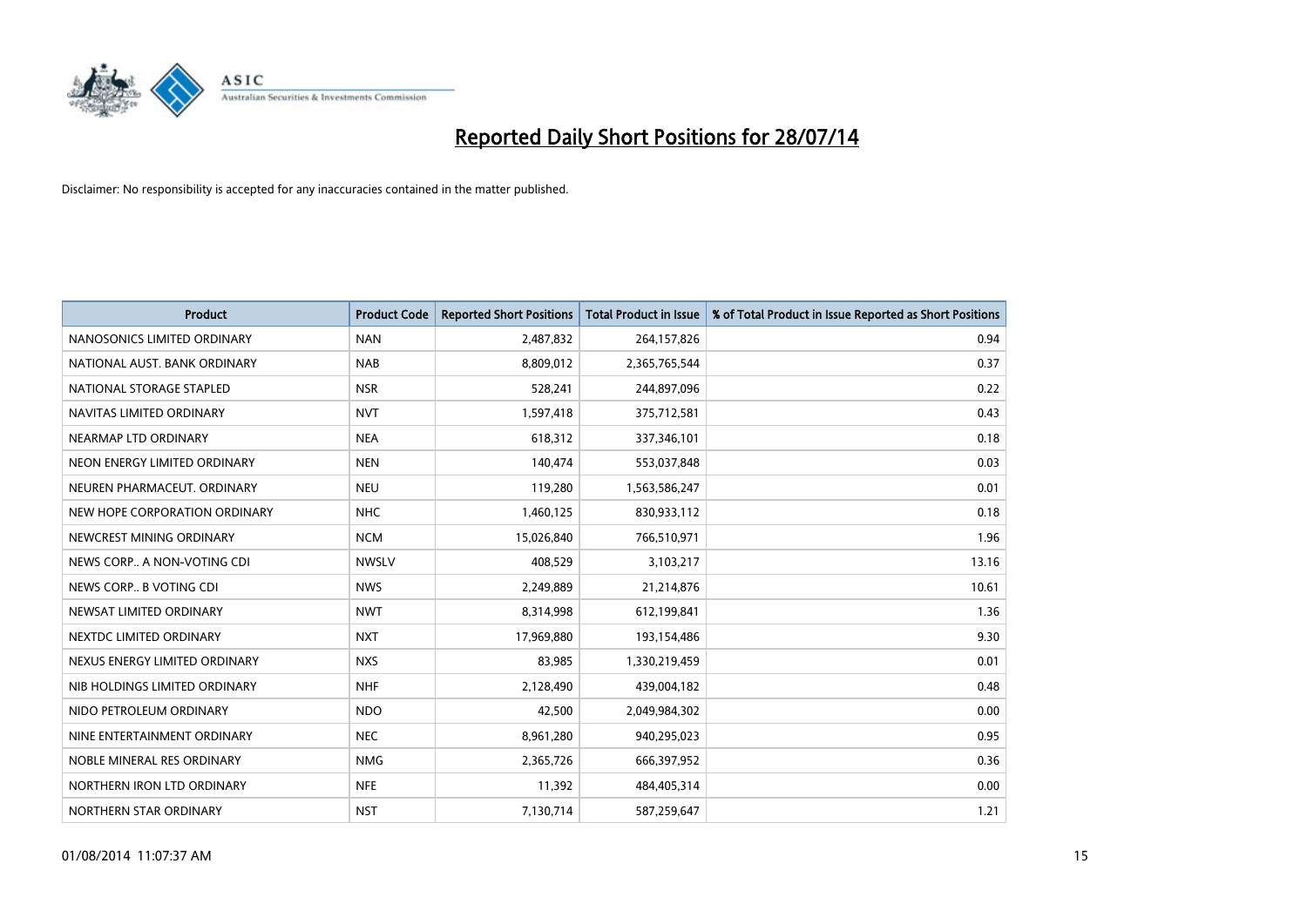

| <b>Product</b>                        | <b>Product Code</b> | <b>Reported Short Positions</b> | <b>Total Product in Issue</b> | % of Total Product in Issue Reported as Short Positions |
|---------------------------------------|---------------------|---------------------------------|-------------------------------|---------------------------------------------------------|
| NRW HOLDINGS LIMITED ORDINARY         | <b>NWH</b>          | 11,502,761                      | 278,888,011                   | 4.12                                                    |
| NUFARM LIMITED ORDINARY               | <b>NUF</b>          | 18,133,650                      | 264,021,627                   | 6.87                                                    |
| NUPLEX INDUSTRIES ORDINARY            | <b>NPX</b>          | 1,000                           | 198,125,827                   | 0.00                                                    |
| OCEANAGOLD CORP. CHESS DEPOSITARY INT | <b>OGC</b>          | 1,074,359                       | 301,420,186                   | 0.36                                                    |
| OIL SEARCH LTD ORDINARY               | OSH                 | 7,262,522                       | 1,519,022,225                 | 0.48                                                    |
| OM HOLDINGS LIMITED ORDINARY          | OMH                 | 58,321                          | 733,423,337                   | 0.01                                                    |
| ORICA LIMITED ORDINARY                | ORI                 | 15,725,171                      | 372,743,291                   | 4.22                                                    |
| ORIGIN ENERGY ORDINARY                | <b>ORG</b>          | 6,784,673                       | 1,103,646,907                 | 0.61                                                    |
| OROCOBRE LIMITED ORDINARY             | <b>ORE</b>          | 2,179,743                       | 132,041,911                   | 1.65                                                    |
| ORORA LIMITED ORDINARY                | <b>ORA</b>          | 8,656,472                       | 1,206,684,923                 | 0.72                                                    |
| OROTONGROUP LIMITED ORDINARY          | ORL                 | 231,151                         | 40,880,902                    | 0.57                                                    |
| OZ MINERALS ORDINARY                  | <b>OZL</b>          | 13,459,047                      | 303,470,022                   | 4.44                                                    |
| OZFOREX GROUP LTD ORDINARY            | <b>OFX</b>          | 8,068,093                       | 240,000,000                   | 3.36                                                    |
| <b>PACIFIC BRANDS ORDINARY</b>        | <b>PBG</b>          | 19,377,912                      | 917,226,291                   | 2.11                                                    |
| PACT GROUP HLDGS LTD ORDINARY         | PGH                 | 4,198,805                       | 294,097,961                   | 1.43                                                    |
| PALADIN ENERGY LTD ORDINARY           | PDN                 | 101,716,091                     | 964, 367, 284                 | 10.55                                                   |
| PANAUST LIMITED ORDINARY              | <b>PNA</b>          | 191,238                         | 635,580,654                   | 0.03                                                    |
| PANORAMIC RESOURCES ORDINARY          | PAN                 | 152,700                         | 322,275,824                   | 0.05                                                    |
| PANTERRA GOLD LTD ORDINARY            | PGI                 | $\mathbf{1}$                    | 822,241,166                   | 0.00                                                    |
| PAPERLINX LIMITED ORDINARY            | <b>PPX</b>          | 44,770                          | 665, 181, 261                 | 0.01                                                    |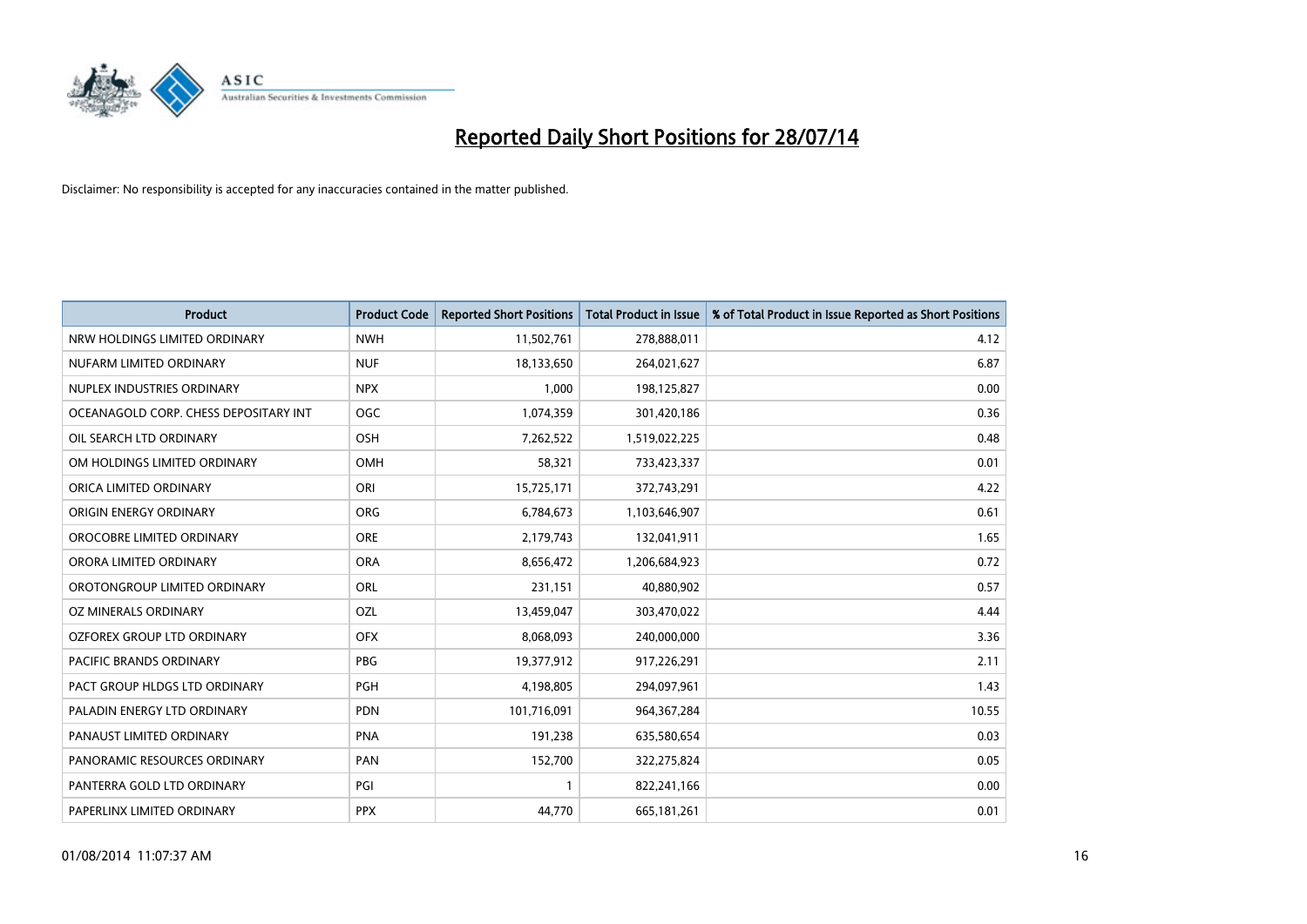

| <b>Product</b>                    | <b>Product Code</b> | <b>Reported Short Positions</b> | <b>Total Product in Issue</b> | % of Total Product in Issue Reported as Short Positions |
|-----------------------------------|---------------------|---------------------------------|-------------------------------|---------------------------------------------------------|
| PAPILLON RES LTD ORDINARY         | PIR                 | 11,130,275                      | 352,044,210                   | 3.16                                                    |
| PATTIES FOODS LTD ORDINARY        | <b>PFL</b>          | 5,494                           | 139,144,338                   | 0.00                                                    |
| PEET LIMITED ORDINARY             | <b>PPC</b>          | 89,898                          | 433,389,348                   | 0.02                                                    |
| PERPETUAL LIMITED ORDINARY        | <b>PPT</b>          | 1,324,836                       | 46,574,426                    | 2.84                                                    |
| PERSEUS MINING LTD ORDINARY       | PRU                 | 8,509,636                       | 526,656,401                   | 1.62                                                    |
| PHARMAXIS LTD ORDINARY            | <b>PXS</b>          | 53,330                          | 309,514,849                   | 0.02                                                    |
| PHOSPHAGENICS LTD. ORDINARY       | POH                 | 250,000                         | 1,173,465,957                 | 0.02                                                    |
| PLATINUM ASSET ORDINARY           | <b>PTM</b>          | 1,249,312                       | 580,336,142                   | 0.22                                                    |
| PLATINUM AUSTRALIA ORDINARY       | <b>PLA</b>          | 836,027                         | 504,968,043                   | 0.17                                                    |
| PMP LIMITED ORDINARY              | <b>PMP</b>          | 308,789                         | 323,781,124                   | 0.10                                                    |
| PRANA BIOTECHNOLOGY ORDINARY      | PBT                 | 4,836,148                       | 488,646,960                   | 0.99                                                    |
| PREMIER INVESTMENTS ORDINARY      | <b>PMV</b>          | 620,282                         | 155,714,874                   | 0.40                                                    |
| PRIMA BIOMED LTD ORDINARY         | <b>PRR</b>          | 132,361                         | 1,228,709,341                 | 0.01                                                    |
| PRIMARY HEALTH CARE ORDINARY      | <b>PRY</b>          | 19,565,079                      | 505,659,944                   | 3.87                                                    |
| PRIME MEDIA GRP LTD ORDINARY      | PRT                 | 1,638,016                       | 366,330,303                   | 0.45                                                    |
| PROGRAMMED ORDINARY               | <b>PRG</b>          | 269,132                         | 118,253,992                   | 0.23                                                    |
| <b>QANTAS AIRWAYS ORDINARY</b>    | QAN                 | 76,646,645                      | 2,196,330,250                 | 3.49                                                    |
| OBE INSURANCE GROUP ORDINARY      | <b>OBE</b>          | 11,334,402                      | 1,277,602,695                 | 0.89                                                    |
| ORXPHARMA LTD ORDINARY            | QRX                 | 30,000                          | 164,190,969                   | 0.02                                                    |
| <b>QUBE HOLDINGS LTD ORDINARY</b> | QUB                 | 21,640,317                      | 1,051,172,929                 | 2.06                                                    |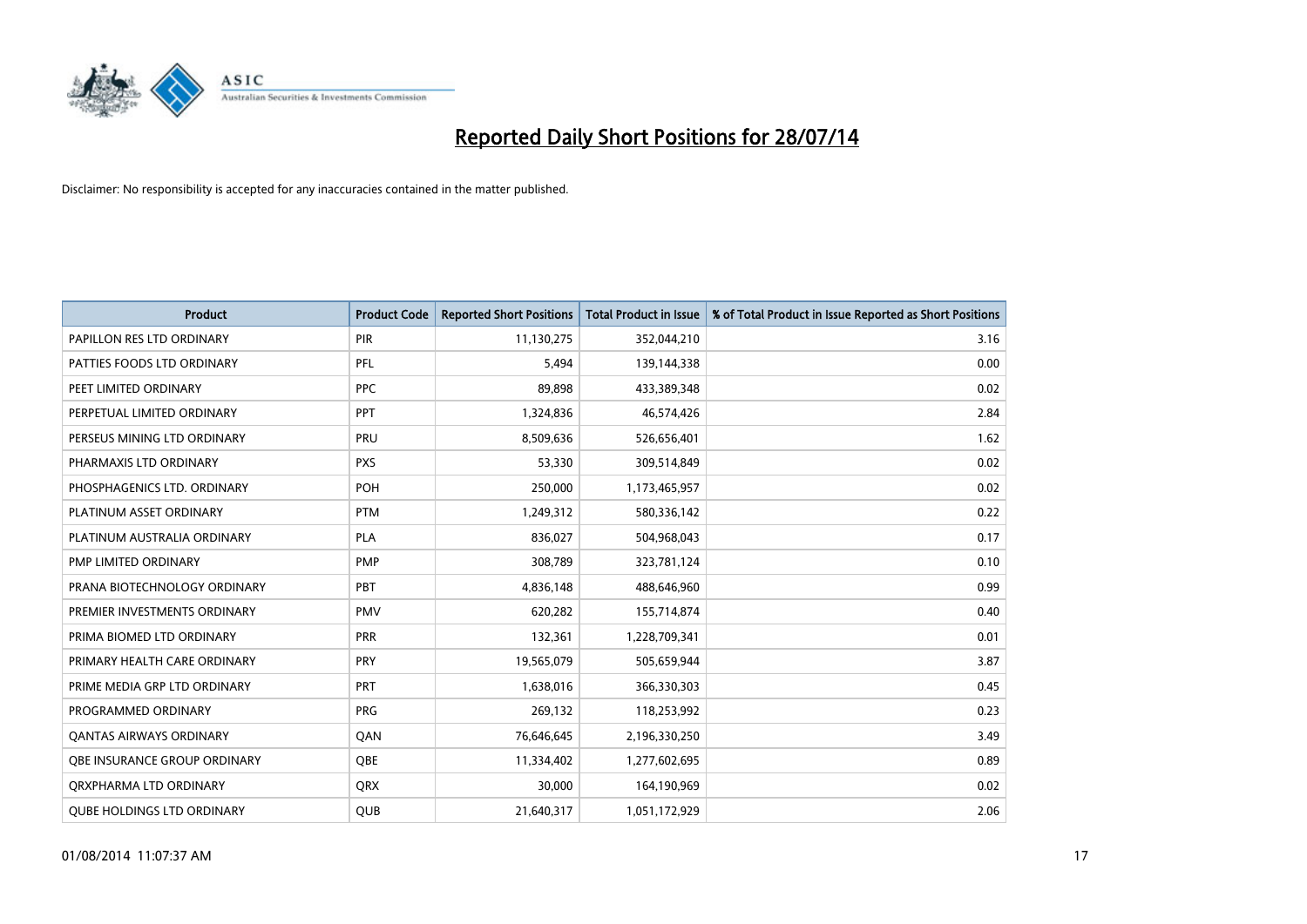

| Product                             | <b>Product Code</b> | <b>Reported Short Positions</b> | <b>Total Product in Issue</b> | % of Total Product in Issue Reported as Short Positions |
|-------------------------------------|---------------------|---------------------------------|-------------------------------|---------------------------------------------------------|
| RAMELIUS RESOURCES DEFERRED         | <b>RMSNA</b>        | 40                              | 99,512,019                    | 0.00                                                    |
| RAMELIUS RESOURCES ORDINARY         | <b>RMS</b>          | 256,406                         | 398,188,073                   | 0.06                                                    |
| RAMSAY HEALTH CARE ORDINARY         | <b>RHC</b>          | 1,523,750                       | 202,081,252                   | 0.75                                                    |
| RCG CORPORATION LTD ORDINARY        | <b>RCG</b>          | 47,176                          | 263,808,625                   | 0.02                                                    |
| <b>RCR TOMLINSON ORDINARY</b>       | <b>RCR</b>          | 758,910                         | 136,989,238                   | 0.55                                                    |
| <b>REA GROUP ORDINARY</b>           | <b>REA</b>          | 1,668,218                       | 131,714,699                   | 1.27                                                    |
| RECALL HOLDINGS LTD ORDINARY        | <b>REC</b>          | 6,784,987                       | 312,903,583                   | 2.17                                                    |
| RECKON LIMITED ORDINARY             | <b>RKN</b>          | 1,272,751                       | 126,913,066                   | 1.00                                                    |
| <b>RED 5 LIMITED ORDINARY</b>       | <b>RED</b>          | 174,740                         | 759,451,008                   | 0.02                                                    |
| RED FORK ENERGY ORDINARY            | <b>RFE</b>          | 565,556                         | 501,051,719                   | 0.11                                                    |
| REDBANK ENERGY LTD ORDINARY         | <b>AEJ</b>          | 13                              | 786,287                       | 0.00                                                    |
| REED RESOURCES LTD ORDINARY         | <b>RDR</b>          | 2,000                           | 523,453,895                   | 0.00                                                    |
| REGIS RESOURCES ORDINARY            | <b>RRL</b>          | 38,727,785                      | 499,744,095                   | 7.75                                                    |
| RESMED INC CDI 10:1                 | <b>RMD</b>          | 39,656,380                      | 1,402,915,440                 | 2.83                                                    |
| RESOLUTE MINING ORDINARY            | <b>RSG</b>          | 5,093,017                       | 641,189,223                   | 0.79                                                    |
| <b>RESOURCE GENERATION ORDINARY</b> | <b>RES</b>          | 1,220                           | 581,380,338                   | 0.00                                                    |
| RETAIL FOOD GROUP ORDINARY          | <b>RFG</b>          | 7,426,477                       | 144,878,508                   | 5.13                                                    |
| REX MINERALS LIMITED ORDINARY       | <b>RXM</b>          | 620,672                         | 220,519,784                   | 0.28                                                    |
| RIO TINTO LIMITED ORDINARY          | <b>RIO</b>          | 4,005,532                       | 435,758,720                   | 0.92                                                    |
| ROBUST RESOURCES ORDINARY           | <b>ROL</b>          | $\mathbf{1}$                    | 195,369,627                   | 0.00                                                    |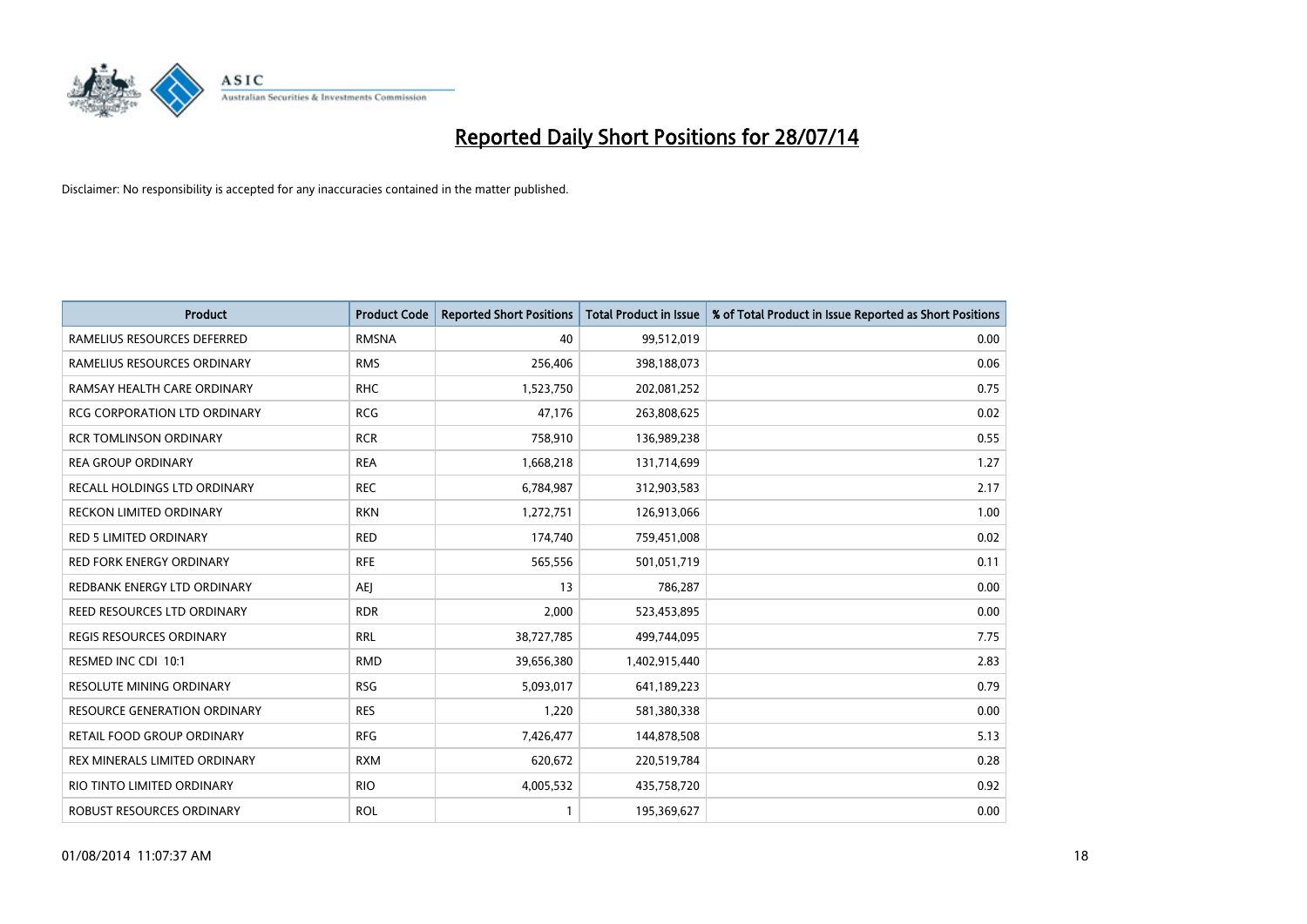

| <b>Product</b>                               | <b>Product Code</b> | <b>Reported Short Positions</b> | <b>Total Product in Issue</b> | % of Total Product in Issue Reported as Short Positions |
|----------------------------------------------|---------------------|---------------------------------|-------------------------------|---------------------------------------------------------|
| ROC OIL COMPANY ORDINARY                     | <b>ROC</b>          | 2,779,395                       | 687,618,400                   | 0.40                                                    |
| ROYAL WOLF HOLDINGS ORDINARY                 | <b>RWH</b>          | 212,563                         | 100,387,052                   | 0.21                                                    |
| <b>RURALCO HOLDINGS ORDINARY</b>             | <b>RHL</b>          | 3,658                           | 77,291,069                    | 0.00                                                    |
| SAI GLOBAL LIMITED ORDINARY                  | SAI                 | 412,032                         | 210,918,332                   | 0.20                                                    |
| SALMAT LIMITED ORDINARY                      | <b>SLM</b>          | 618                             | 159,812,799                   | 0.00                                                    |
| SAMSON OIL & GAS LTD ORDINARY                | SSN                 | 20,376,960                      | 2,837,756,933                 | 0.72                                                    |
| SANDFIRE RESOURCES ORDINARY                  | <b>SFR</b>          | 1,850,426                       | 155,640,968                   | 1.19                                                    |
| <b>SANTOS LTD ORDINARY</b>                   | <b>STO</b>          | 4,373,274                       | 976,597,555                   | 0.45                                                    |
| SARACEN MINERAL ORDINARY                     | <b>SAR</b>          | 1,494,590                       | 792,784,738                   | 0.19                                                    |
| <b>SCA PROPERTY GROUP STAPLED SECURITIES</b> | SCP                 | 32,211,666                      | 648,628,320                   | 4.97                                                    |
| <b>SCENTRE GRP STAPLED</b>                   | SCG                 | 11,194,248                      | 5,324,296,678                 | 0.21                                                    |
| SEDGMAN LIMITED ORDINARY                     | SDM                 | 1,642,436                       | 227,059,277                   | 0.72                                                    |
| SEEK LIMITED ORDINARY                        | <b>SEK</b>          | 10,810,699                      | 340,459,756                   | 3.18                                                    |
| SELECT HARVESTS ORDINARY                     | <b>SHV</b>          | 440,111                         | 57,999,427                    | 0.76                                                    |
| SENEX ENERGY LIMITED ORDINARY                | SXY                 | 6,579,428                       | 1,147,010,917                 | 0.57                                                    |
| SERVCORP LIMITED ORDINARY                    | SRV                 | 2,796                           | 98,432,275                    | 0.00                                                    |
| SERVICE STREAM ORDINARY                      | SSM                 | 30                              | 386,389,873                   | 0.00                                                    |
| SEVEN GROUP HOLDINGS ORDINARY                | <b>SVW</b>          | 320,766                         | 302,691,886                   | 0.11                                                    |
| SEVEN WEST MEDIA LTD ORDINARY                | SWM                 | 7,822,995                       | 999,160,872                   | 0.78                                                    |
| SFG AUSTRALIA LTD ORDINARY                   | <b>SFW</b>          | 2,088,268                       | 734,874,200                   | 0.28                                                    |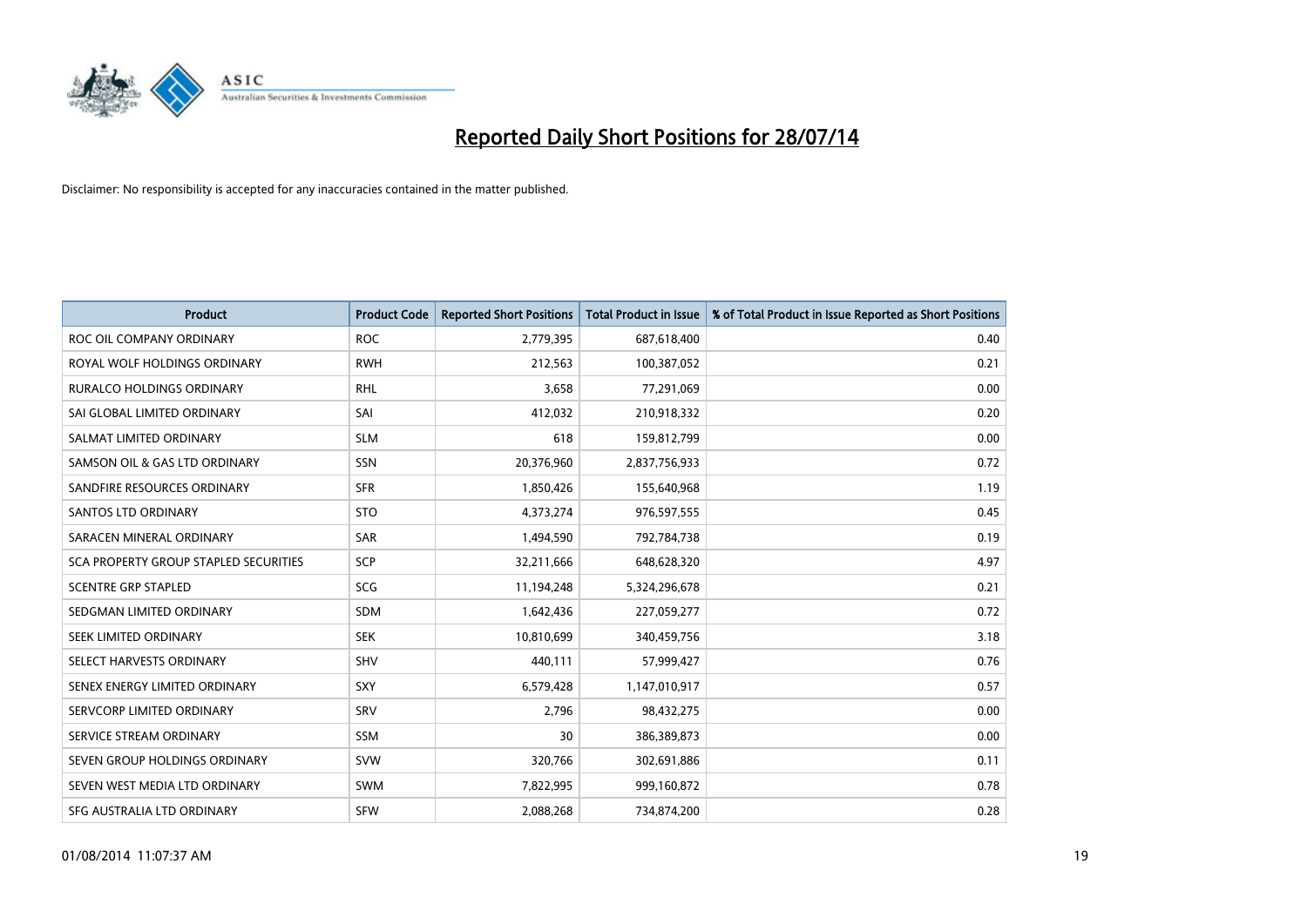

| <b>Product</b>                           | <b>Product Code</b> | <b>Reported Short Positions</b> | <b>Total Product in Issue</b> | % of Total Product in Issue Reported as Short Positions |
|------------------------------------------|---------------------|---------------------------------|-------------------------------|---------------------------------------------------------|
| SIGMA PHARMACEUTICAL ORDINARY            | <b>SIP</b>          | 19,824,252                      | 1,108,086,575                 | 1.79                                                    |
| SILEX SYSTEMS ORDINARY                   | <b>SLX</b>          | 3,405,359                       | 170,440,771                   | 2.00                                                    |
| SILVER CHEF LIMITED ORDINARY             | SIV                 | 81,176                          | 29,469,492                    | 0.28                                                    |
| SILVER LAKE RESOURCE ORDINARY            | <b>SLR</b>          | 15,145,111                      | 503,233,971                   | 3.01                                                    |
| SIMS METAL MGMT LTD ORDINARY             | SGM                 | 10,233,024                      | 204,604,433                   | 5.00                                                    |
| SINGAPORE TELECOMM. CHESS DEPOSITARY INT | SGT                 | 7,612,554                       | 116,807,316                   | 6.52                                                    |
| SINO GAS ENERGY ORDINARY                 | <b>SEH</b>          | 4,781,828                       | 1,541,422,358                 | 0.31                                                    |
| SIRIUS RESOURCES NL ORDINARY             | <b>SIR</b>          | 11,720,929                      | 262,394,586                   | 4.47                                                    |
| SIRTEX MEDICAL ORDINARY                  | <b>SRX</b>          | 57,716                          | 56,494,365                    | 0.10                                                    |
| SKILLED GROUP LTD ORDINARY               | <b>SKE</b>          | 4,901,536                       | 235,254,496                   | 2.08                                                    |
| SKY NETWORK ORDINARY                     | <b>SKT</b>          | 161,685                         | 389,139,785                   | 0.04                                                    |
| SKYCITY ENT GRP LTD ORDINARY             | <b>SKC</b>          | 7,268,199                       | 582,088,094                   | 1.25                                                    |
| <b>SLATER &amp; GORDON ORDINARY</b>      | SGH                 | 6,799,326                       | 204,338,625                   | 3.33                                                    |
| SMS MANAGEMENT, ORDINARY                 | <b>SMX</b>          | 3,096,412                       | 69,394,537                    | 4.46                                                    |
| SONIC HEALTHCARE ORDINARY                | SHL                 | 3,147,437                       | 400,811,556                   | 0.79                                                    |
| SOUL PATTINSON (W.H) ORDINARY            | SOL                 | 1,380                           | 239,395,320                   | 0.00                                                    |
| SP AUSNET STAPLED SECURITIES             | <b>SPN</b>          | 36,404,434                      | 3,425,244,162                 | 1.06                                                    |
| SPARK INFRASTRUCTURE STAPLED US PROHIBT. | SKI                 | 22,024,213                      | 1,466,360,128                 | 1.50                                                    |
| SPDR 200 FUND ETF UNITS                  | <b>STW</b>          | 8,037                           | 46,146,865                    | 0.02                                                    |
| SPECIALTY FASHION ORDINARY               | <b>SFH</b>          | 802                             | 192,236,121                   | 0.00                                                    |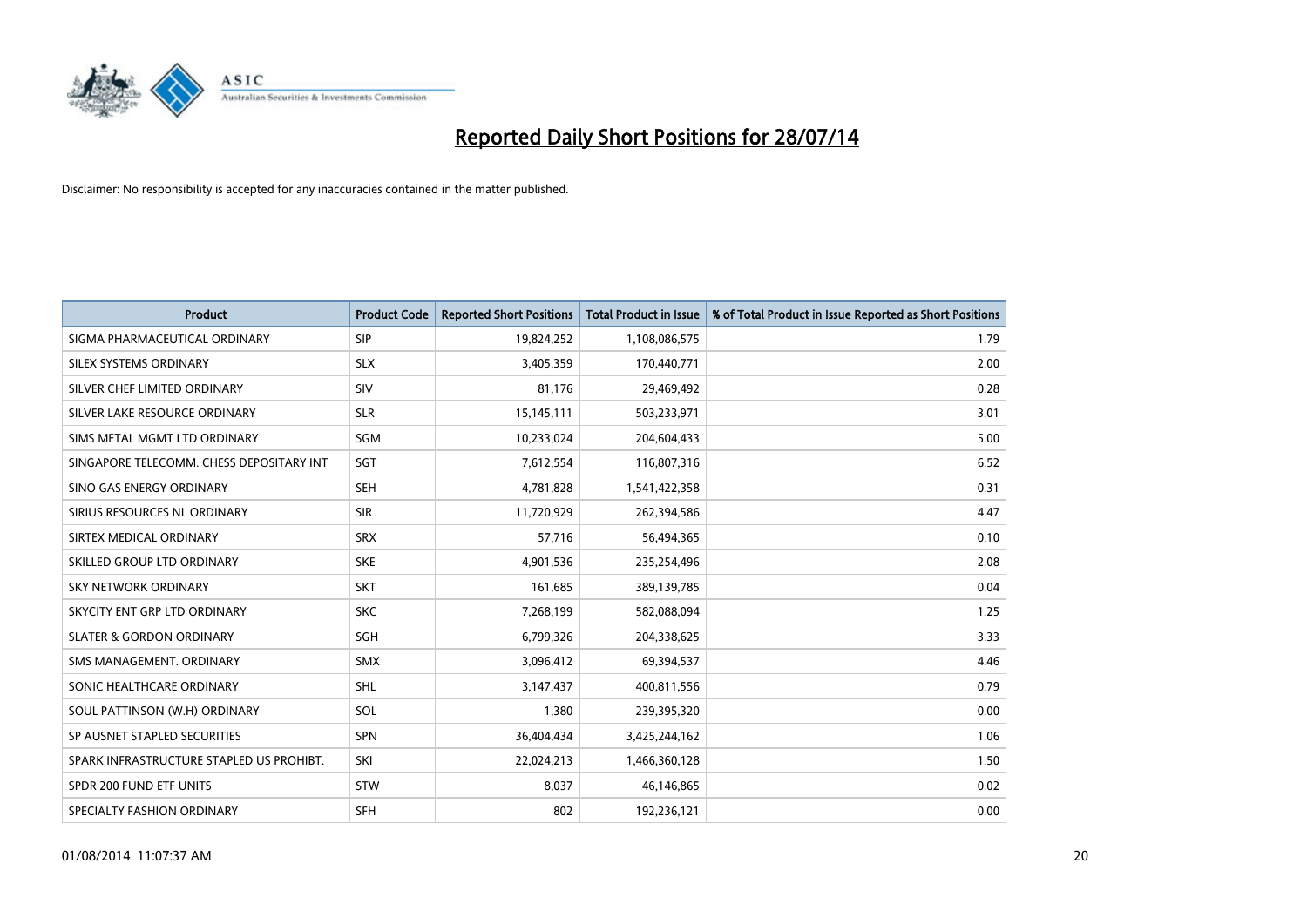

| <b>Product</b>                   | <b>Product Code</b> | <b>Reported Short Positions</b> | <b>Total Product in Issue</b> | % of Total Product in Issue Reported as Short Positions |
|----------------------------------|---------------------|---------------------------------|-------------------------------|---------------------------------------------------------|
| SPOTLESS GRP HLD LTD ORDINARY    | <b>SPO</b>          | 15,143,194                      | 1,098,290,178                 | 1.38                                                    |
| ST BARBARA LIMITED ORDINARY      | SBM                 | 13,007,505                      | 488,074,077                   | 2.67                                                    |
| STARPHARMA HOLDINGS ORDINARY     | <b>SPL</b>          | 15,061,114                      | 285,109,680                   | 5.28                                                    |
| STEADFAST GROUP LTD ORDINARY     | <b>SDF</b>          | 4,045,229                       | 501,638,307                   | 0.81                                                    |
| STH CRS ELECT ENGNR ORDINARY     | <b>SXE</b>          | 13,433                          | 161,523,130                   | 0.01                                                    |
| STHN CROSS MEDIA ORDINARY        | <b>SXL</b>          | 31,430,481                      | 705,246,986                   | 4.46                                                    |
| STOCKLAND UNITS/ORD STAPLED      | <b>SGP</b>          | 17,036,207                      | 2,326,978,560                 | 0.73                                                    |
| STRAITS RES LTD. ORDINARY        | SRO                 | 28,747                          | 1,217,730,293                 | 0.00                                                    |
| STRIKE ENERGY LTD ORDINARY       | <b>STX</b>          | 4,000                           | 833,330,946                   | 0.00                                                    |
| STW COMMUNICATIONS ORDINARY      | SGN                 | 2,831,247                       | 403,828,512                   | 0.70                                                    |
| SUNCORP GROUP LTD ORDINARY       | <b>SUN</b>          | 11,511,739                      | 1,286,600,980                 | 0.89                                                    |
| SUNDANCE ENERGY ORDINARY         | <b>SEA</b>          | 8,472,477                       | 548,714,663                   | 1.54                                                    |
| SUNDANCE RESOURCES ORDINARY      | <b>SDL</b>          | 78,556,248                      | 3,082,028,456                 | 2.55                                                    |
| SUNLAND GROUP LTD ORDINARY       | <b>SDG</b>          | 422,932                         | 181,710,087                   | 0.23                                                    |
| SUPER RET REP LTD ORDINARY       | <b>SUL</b>          | 7,034,504                       | 196,731,620                   | 3.58                                                    |
| SYD AIRPORT STAPLED US PROHIBIT. | SYD                 | 16,072,143                      | 2,216,216,041                 | 0.73                                                    |
| SYRAH RESOURCES ORDINARY         | <b>SYR</b>          | 5,057,312                       | 163,005,614                   | 3.10                                                    |
| TABCORP HOLDINGS LTD ORDINARY    | <b>TAH</b>          | 17,655,624                      | 762,954,019                   | 2.31                                                    |
| TAP OIL LIMITED ORDINARY         | <b>TAP</b>          | 34,591                          | 243,150,627                   | 0.01                                                    |
| TASSAL GROUP LIMITED ORDINARY    | <b>TGR</b>          | 556,229                         | 146,507,029                   | 0.38                                                    |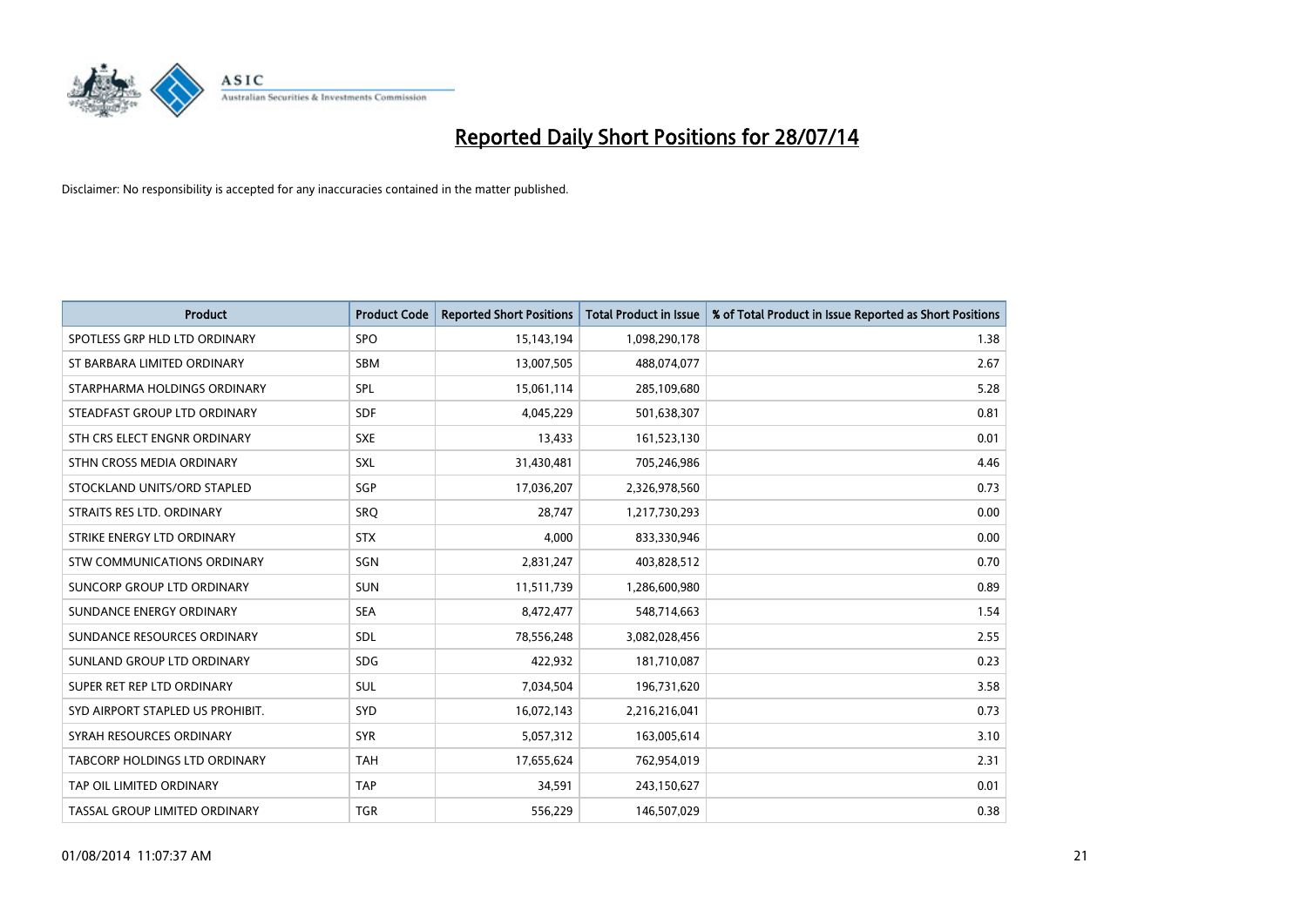

| <b>Product</b>                       | <b>Product Code</b> | <b>Reported Short Positions</b> | <b>Total Product in Issue</b> | % of Total Product in Issue Reported as Short Positions |
|--------------------------------------|---------------------|---------------------------------|-------------------------------|---------------------------------------------------------|
| <b>TATTS GROUP LTD ORDINARY</b>      | <b>TTS</b>          | 21,350,207                      | 1,434,545,797                 | 1.49                                                    |
| <b>TECHNOLOGY ONE ORDINARY</b>       | <b>TNE</b>          | 27,896                          | 308,796,455                   | 0.01                                                    |
| <b>TELECOM CORPORATION ORDINARY</b>  | <b>TEL</b>          | 8,203,402                       | 1,828,530,844                 | 0.45                                                    |
| TELSTRA CORPORATION. ORDINARY        | <b>TLS</b>          | 39,474,765                      | 12,443,074,357                | 0.32                                                    |
| TEN NETWORK HOLDINGS ORDINARY        | <b>TEN</b>          | 152,270,981                     | 2,630,984,596                 | 5.79                                                    |
| TERANGA GOLD CORP CDI 1:1            | <b>TGZ</b>          | 90,458                          | 82,371,687                    | 0.11                                                    |
| TFS CORPORATION LTD ORDINARY         | <b>TFC</b>          | 1,784,819                       | 324,157,408                   | 0.55                                                    |
| THE PAS GROUP LTD ORDINARY           | <b>PGR</b>          | 609,390                         | 136,690,860                   | 0.45                                                    |
| THE REJECT SHOP ORDINARY             | <b>TRS</b>          | 3,271,555                       | 28,844,648                    | 11.34                                                   |
| THORN GROUP LIMITED ORDINARY         | <b>TGA</b>          | 40,115                          | 150,634,985                   | 0.03                                                    |
| THUNDELARRA LTD ORDINARY             | <b>THX</b>          | 63,022                          | 277,090,032                   | 0.02                                                    |
| <b>TIGER RESOURCES ORDINARY</b>      | TGS                 | 2,026,324                       | 898,784,227                   | 0.23                                                    |
| TITAN ENERGY SERVICE ORDINARY        | <b>TTN</b>          | 20,000                          | 50,585,915                    | 0.04                                                    |
| TOLL HOLDINGS LTD ORDINARY           | <b>TOL</b>          | 28,617,843                      | 717,133,875                   | 3.99                                                    |
| TOX FREE SOLUTIONS ORDINARY          | <b>TOX</b>          | 3,683,370                       | 133,752,359                   | 2.75                                                    |
| TPG TELECOM LIMITED ORDINARY         | <b>TPM</b>          | 10,727,674                      | 793,808,141                   | 1.35                                                    |
| <b>TRADE ME GROUP ORDINARY</b>       | <b>TME</b>          | 3,095,510                       | 396,584,956                   | 0.78                                                    |
| TRANSFIELD SERVICES ORDINARY         | <b>TSE</b>          | 26,665,501                      | 512,457,716                   | 5.20                                                    |
| TRANSPACIFIC INDUST, ORDINARY        | <b>TPI</b>          | 2,285,774                       | 1,579,472,080                 | 0.14                                                    |
| TRANSURBAN GROUP TRIPLE STAPLED SEC. | TCL                 | 19,768,011                      | 1,896,384,069                 | 1.04                                                    |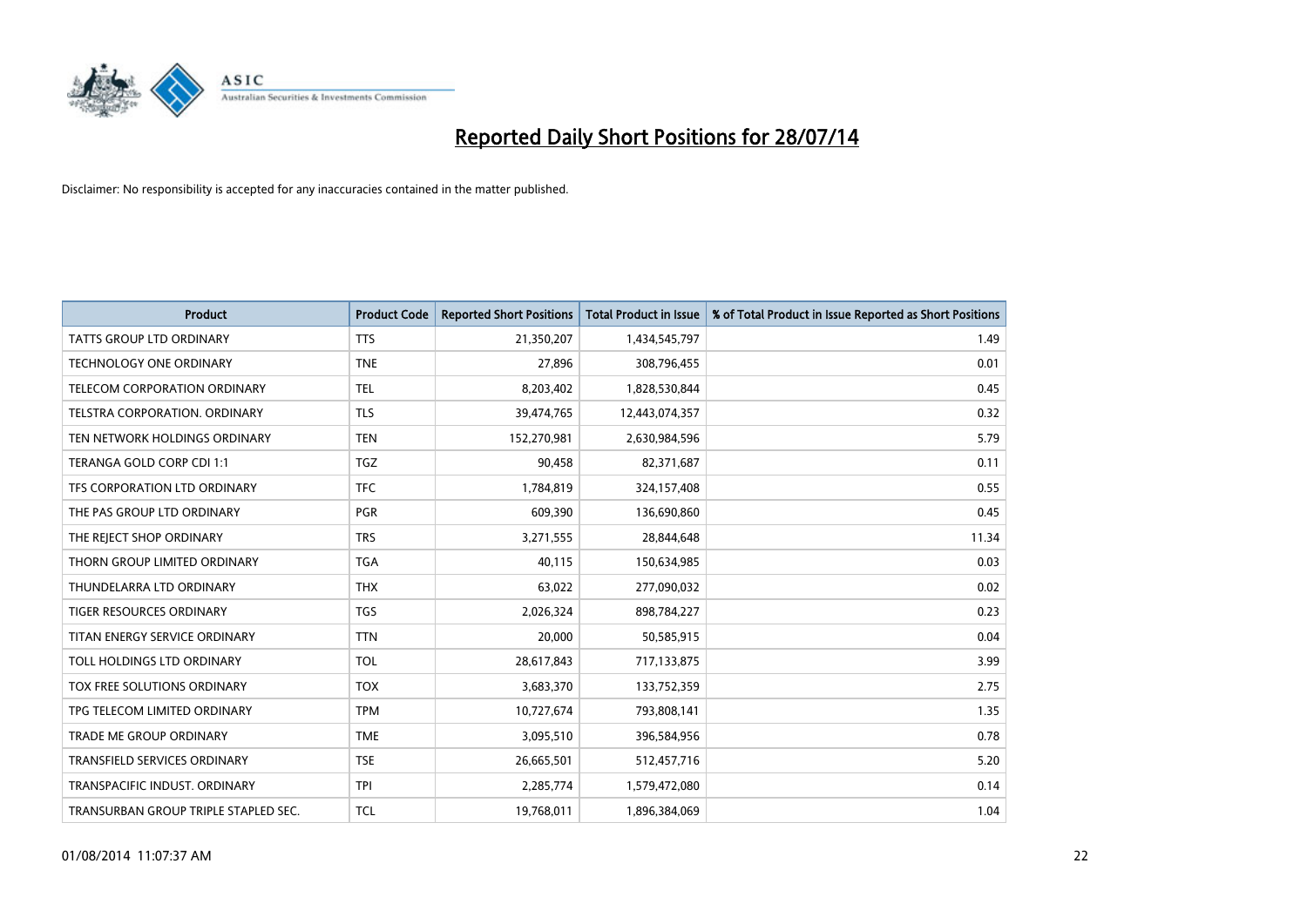

| <b>Product</b>                       | <b>Product Code</b> | <b>Reported Short Positions</b> | <b>Total Product in Issue</b> | % of Total Product in Issue Reported as Short Positions |
|--------------------------------------|---------------------|---------------------------------|-------------------------------|---------------------------------------------------------|
| <b>TREASURY GROUP ORDINARY</b>       | <b>TRG</b>          | 104,361                         | 23,070,755                    | 0.45                                                    |
| TREASURY WINE ESTATE ORDINARY        | <b>TWE</b>          | 24,901,141                      | 649,427,560                   | 3.83                                                    |
| TRITON MIN LTD ORDINARY              | <b>TON</b>          | 77,362                          | 289,861,526                   | 0.03                                                    |
| TROY RESOURCES LTD ORDINARY          | <b>TRY</b>          | 2,267,572                       | 195,034,997                   | 1.16                                                    |
| UGL LIMITED ORDINARY                 | UGL                 | 18,320,207                      | 166,511,240                   | 11.00                                                   |
| UNILIFE CORPORATION CDI 6:1          | <b>UNS</b>          | 120,000                         | 268,394,868                   | 0.04                                                    |
| UXC LIMITED ORDINARY                 | <b>UXC</b>          | 2,985,153                       | 322,477,434                   | 0.93                                                    |
| <b>VEDA GROUP LTD ORDINARY</b>       | <b>VED</b>          | 16,309,787                      | 842,055,406                   | 1.94                                                    |
| <b>VILLAGE ROADSHOW LTD ORDINARY</b> | <b>VRL</b>          | 1,191,858                       | 159,504,142                   | 0.75                                                    |
| VIRGIN AUS HLDG LTD ORDINARY         | <b>VAH</b>          | 61,374,354                      | 3,514,825,734                 | 1.75                                                    |
| VIRTUS HEALTH LTD ORDINARY           | <b>VRT</b>          | 4,832,238                       | 79,722,678                    | 6.06                                                    |
| <b>VOCATION LTD ORDINARY</b>         | <b>VET</b>          | 12,551,875                      | 202,899,894                   | 6.19                                                    |
| <b>VOCUS COMMS LTD ORDINARY</b>      | <b>VOC</b>          | 270,926                         | 94,609,834                    | 0.29                                                    |
| WARRNAMBOOL CHEESE ORDINARY          | <b>WCB</b>          | 5,026                           | 56,098,797                    | 0.01                                                    |
| <b>WATPAC LIMITED ORDINARY</b>       | <b>WTP</b>          | 2,615                           | 186,489,922                   | 0.00                                                    |
| WEBJET LIMITED ORDINARY              | <b>WEB</b>          | 1,300,883                       | 79,397,959                    | 1.64                                                    |
| WESFARMERS LIMITED ORDINARY          | <b>WES</b>          | 6,509,060                       | 1,143,274,951                 | 0.57                                                    |
| WESTERN AREAS LTD ORDINARY           | <b>WSA</b>          | 15,443,476                      | 232,310,014                   | 6.65                                                    |
| WESTERN DESERT RES. ORDINARY         | <b>WDR</b>          | 6,083,313                       | 620,049,919                   | 0.98                                                    |
| WESTERN DESERT RES. RIGHTS 31-MAR-14 | <b>WDRR</b>         | 17,835                          | 120,009,662                   | 0.01                                                    |